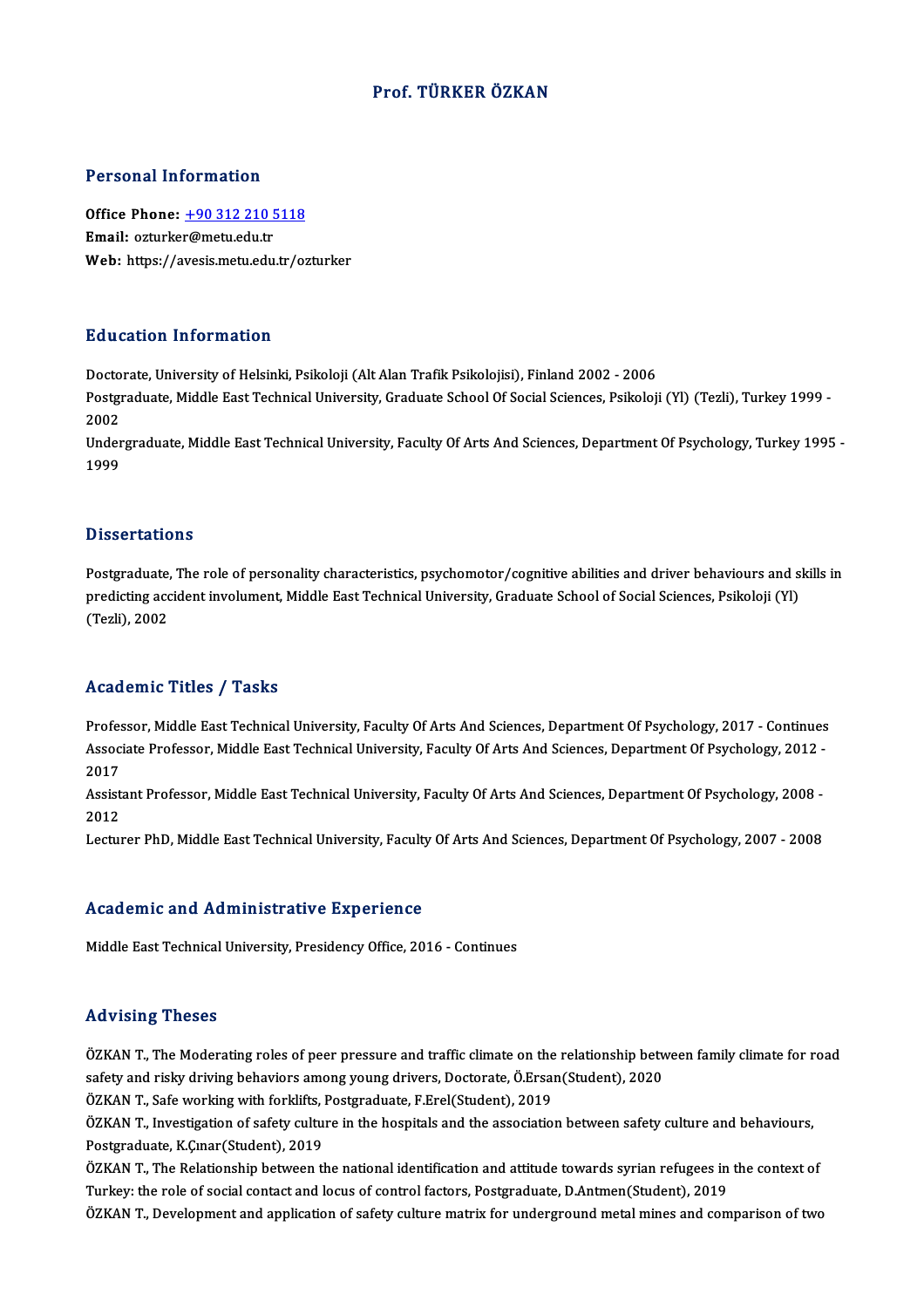companies, Postgraduate, A.Şen(Student), 2019<br>ÖZKAN T. Evamining the ennuashes of OUS pre

ÖZKAN T., Examining the approaches of OHS professionals to the reasons for falls from height, Postgraduate,<br>D.Akarsu(Student), 2019 companies, Postgraduate,<br>ÖZKAN T., Examining the a<br>D.Akarsu(Student), 2019<br>ÖZKAN T. Payshelogy of v

ÖZKAN T., Psychology of uncertainty: the roots of uncertainty reduction, Doctorate, S.Küçükkömürler(Student), 2019 ÖZKAN T., Examination of organizational safety culture of an automotive company, Postgraduate, D.Öcal(Student), 2019 ÖZKAN T., Psychology of uncertainty: the roots of uncertainty reduction, Doctorate, S.Küçükkömürler(Student), 201<br>ÖZKAN T., Examination of organizational safety culture of an automotive company, Postgraduate, D.Öcal(Studen ÖZKA<br>ÖZKA<br>2019<br>ÖZKA ÖZKAN T., The Effects of psychological inoculation on drivers' speeding behavior, Postgraduate, B.Serenat(Stud<br>2019<br>ÖZKAN T., Differentiation of dual motivational system in deviance regulation by achievement goal orientati

2019<br>ÖZKAN T., Differentiation of dual motivational system in deviance regulation by achievement goal orientations,<br>Postgraduate, Y.BURCU(Student), 2018 ÖZKAN T., Differentiation of dual motivational system in deviance regulation by achievement goal orientations,<br>Postgraduate, Y.BURCU(Student), 2018<br>ÖZKAN T., Self-compassion and construal level theory: The role of self-com

Postgraduate, Y.BURCU(Student), 2018<br>ÖZKAN T., Self-compassion and construal level the<br>distance, Doctorate, G.SOLMAZER(Student), 2018<br>ÖZKAN T. The relationship hetween traffic climate ÖZKAN T., Self-compassion and construal level theory: The role of self-compassion in decreasing the effect of social<br>distance, Doctorate, G.SOLMAZER(Student), 2018<br>ÖZKAN T., The relationship between traffic climate and dri

distance, Doctorate, G.SOLMAZER(Student), 2018<br>ÖZKAN T., The relationship between traffic climate and driver behaviors: Explicit and implicit measures with Turkish and<br>Chinese samples, Doctorate, Y.ÜZÜMCÜOĞLU(Student), 201 ÖZKAN T., The relationship between traffic climate and driver behaviors: Explicit and implicit measures with Turkish and<br>Chinese samples, Doctorate, Y.ÜZÜMCÜOĞLU(Student), 2018<br>ÖZKAN T., ATALAY M. Ü. , Investigation of wor

Chinese samples, Doctorate, Y.ÜZÜMCÜOĞLU(Student), 2018<br>ÖZKAN T., ATALAY M. Ü. , Investigation of workplace accidents in co.<br>culture and safety leadership, Doctorate, E.PEKPAK(Student), 2018<br>ÖZKAN T. The effect of implemen ÖZKAN T., ATALAY M. Ü. , Investigation of workplace accidents in coal and mineral processing plants: Unsafe acts, safety<br>culture and safety leadership, Doctorate, E.PEKPAK(Student), 2018<br>ÖZKAN T., The effect of implementat

culture and safety leadership, Doctorate, E.PEKPAK(Student), 2018<br>ÖZKAN T., The effect of implementation intention on speeding behavior:A simulator study, Doctorate, B.TEKEŞ(Stude:<br>2018<br>ÖZKAN T., The fusion of individual a ÖZKAN T., The effect of implementation intention on speeding behavior:A simulator study, Doctorate, B.TEKEŞ(Student),

2018<br>ÖZKAN T., The fusion of individual and group levels: The<br>action process, Doctorate, F.ÖZDEMİR(Student), 2018<br>ÖZKAN T. Differentiation of dual mativational system i ÖZKAN T., The fusion of individual and group levels: The case of political party supporters within extreme pro-group<br>action process, Doctorate, F.ÖZDEMİR(Student), 2018<br>ÖZKAN T., Differentiation of dual motivational system

action process, Doctorate, F.ÖZDEMİR<br>ÖZKAN T., Differentiation of dual motiv<br>Postgraduate, Y.Burcu(Student), 2018<br>ÖZKAN T. Cultural shanges in Turkish ÖZKAN T., Differentiation of dual motivational system in deviance regulation theory by achievement goal orientations,<br>Postgraduate, Y.Burcu(Student), 2018<br>ÖZKAN T., Cultural changes in Turkish society: A comparative study

Postgraduate, Y.Burcu(Student), 2018<br>ÖZKAN T., Cultural changes in Turkish society: A comparative study through literature of past and today, Postgraduate,<br>Ö.YAMAN(Student), 2018 ÖZKAN T., Cultural changes in Turkish society: A comparative study through literature of past and today, Postgraduate<br>Ö.YAMAN(Student), 2018<br>ÖZKAN T., ÖZ B., The relationship between the Health Belief Model constructs and

Ö.YAMAN(Student), 2018<br>ÖZKAN T., ÖZ B., The relationship between the Health<br>driving skills, Postgraduate, İ.ÖZBAY(Student), 2017<br>ÖZKAN T., The social psychological predictors of pod ÖZKAN T., ÖZ B., The relationship between the Health Belief Model constructs and driver behaviors: Mediation<br>driving skills, Postgraduate, İ.ÖZBAY(Student), 2017<br>ÖZKAN T., The social psychological predictors of pedestrian

driving skills, Postgraduate, İ.ÖZBAY(Student), 2017<br>ÖZKAN T., The social psychological predictors of pedestrian behaviors, Doctorate, B.DEMİR(Student), 2017<br>GENÇÖZ T., ÖZKAN T., The path from traffic accident to posttraum ÖZKAN T., The social psychological predictors of pedestrian behaviors, Doctorate, B.DEMİR(Student), 2017<br>GENÇÖZ T., ÖZKAN T., The path from traffic accident to posttraumatic stress, posttraumatic growth, and drive:<br>change: GENÇÖZ T., ÖZKAN T., The path from traffic accident to posttraumatic stress, posttraumatic growth, and driver behavior<br>change: an examination with rumination and transtheoretical model, Postgraduate, B.KAÇAN(Student), 2017

change: an examination with rumination and tra<br>ÖZKAN T., Risk perception and driving performa<br>drivers, Postgraduate, U.UYGAR(Student), 2017<br>ÖZKAN T. Social comporison as a determinant o ÖZKAN T., Risk perception and driving performance comparisons between young male non-professiona<br>drivers, Postgraduate, U.UYGAR(Student), 2017<br>ÖZKAN T., Social comparison as a determinant of self-presentation, Doctorate, S

drivers, Postgraduate, U.UYGAR(Student), 2017<br>ÖZKAN T., Social comparison as a determinant of self-presentation, Doctorate, S.DEMİR(Student), 2017<br>ÖZKAN T., Young driver behaviors in relations to the implicit and explicit ÖZKA<br>ÖZKA<br>2017<br>ÖZKAL ÖZKAN T., Young driver behaviors in relations to the implicit and explicit driving skills, Postgraduate, İ.ÖZTÜI<br>2017<br>ÖZKAN T., ÖZ B., The Relationship between traumatic life experiences, locus of control and driver behavi

2017<br>ÖZKAN T., ÖZ B., The Relationship between traumatic life experiences, locus of control and driver behaviors,<br>Postgraduate, C.Öz(Student), 2016

ÖZKAN T., ÖZ B., The Relationship between traumatic life experiences, locus of control and driver behaviors,<br>Postgraduate, C.Öz(Student), 2016<br>ÖZKAN T., ÖZ B., Organizational safety climate, precondition for unsafe acts an Postgraduate, C.Öz(Student), 2016<br>ÖZKAN T., ÖZ B., Organizational safety climate<br>pilots, Postgraduate, G.SERİN(Student), 2016<br>ÖZKAN T. ÖZ B. The rektionship betyeen tra ÖZKAN T., ÖZ B., Organizational safety climate, precondition for unsafe acts and unsafe acts of Turkish commercial airline<br>pilots, Postgraduate, G.SERİN(Student), 2016<br>ÖZKAN T., ÖZ B., The relationship between traumatic li

pilots, Postgraduate, (<br>ÖZKAN T., ÖZ B., The<br>C.ÖZ(Student), 2016<br>ÖZKAN T. ÖZ B. Orga ÖZKAN T., ÖZ B., The relationship between traumatic life experience, locus of control and driver behaviors, Postgraduate,<br>C.ÖZ(Student), 2016<br>ÖZKAN T., ÖZ B., Organizational safety climate, precondition for unsafe acts and

C.ÖZ(Student), 2016<br>ÖZKAN T., ÖZ B., Organizational safety climate, precondition for unsafe acts and unsafe acts of turkish commercial airline<br>pilots, Postgraduate, G.Serin(Student), 2016 ÖZKAN T., ÖZ B., Organizational safety climate, precondition for unsafe acts and unsafe acts of turkish comr<br>pilots, Postgraduate, G.Serin(Student), 2016<br>MISIRLISOY M., ÖZKAN T., The effects of mind wandering on simulated

pilots, Postgraduate, G.Serin<br>MISIRLISOY M., ÖZKAN T., T<br>C.DÜNDAR(Student), 2015<br>ÖZKAN T. The relationshin

MISIRLISOY M., ÖZKAN T., The effects of mind wandering on simulated driving performance, Postgraduate,<br>C.DÜNDAR(Student), 2015<br>ÖZKAN T., The relationship between safety culture, aberrant behavior and safety consequences, P C.DÜNDAR(Student), 201<br>ÖZKAN T., The relationshi<br>G.YAZICI(Student), 2015<br>ÖZKAN T. The others of a

ÖZKAN T., The relationship between safety culture, aberrant behavior and safety consequences, Postgraduate,<br>G.YAZICI(Student), 2015<br>ÖZKAN T., The others of others': social representations and violence based on gender ident G.YAZICI(Student), 2015<br>ÖZKAN T., The others of others': social representations and violence based on gender identity in Turkey, Postgraduate,<br>B.Koç(Student), 2015 ÖZKAN T., The others of others': social representations and violence based on gender identity in Turkey, Postgraduate,<br>B.Koç(Student), 2015<br>ÖZKAN T., The others of others: Social representations and violence based on gende

B.Koç(Student), 2015<br>ÖZKAN T., The others c<br>B.KOÇ(Student), 2015<br>ÖZKAN T. Searsbing fo ÖZKAN T., The others of others: Social representations and violence based on gender identity in Turkey, Postgraduate<br>B.KOÇ(Student), 2015<br>ÖZKAN T., Searching for the content and scope of morality with a framework of moral

B.KOÇ(Student), 2015<br>ÖZKAN T., Searching for the content and scope of morality with a framework of moral foundations theory, Doctorate,<br>B.YALÇINDAĞ(Student), 2015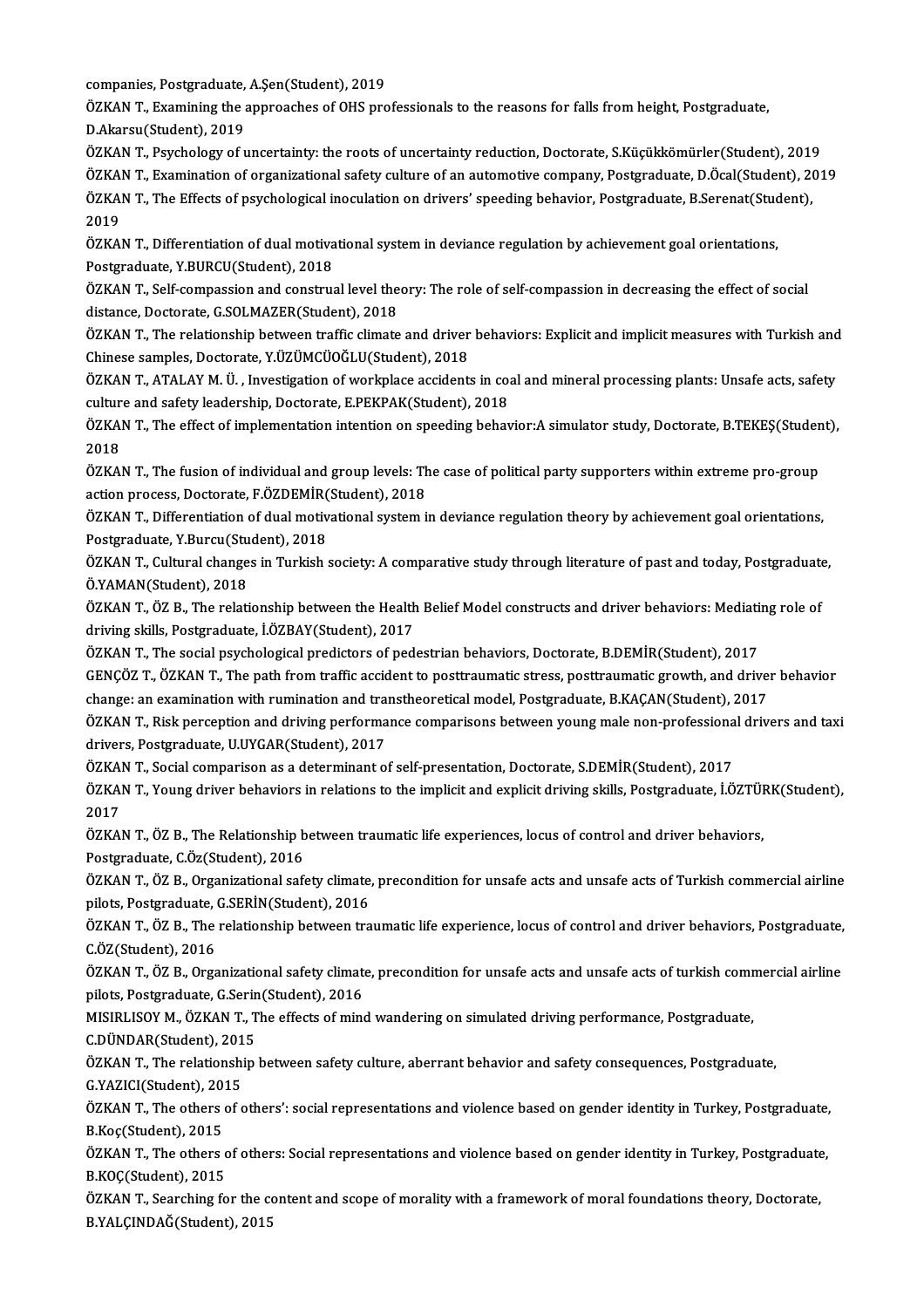MISIRLISOY M., ÖZKAN T., Deciding on speed: "Do knowledge of speed limits and other factors influence our way of<br>driving?", Restanduate B.CÜR(Student), 2015 MISIRLISOY M., ÖZKAN T., Deciding on speed: "I<br>driving?", Postgraduate, B.GÜR(Student), 2015<br>ÖZKAN T. Self negulatery driving prestisse of e MISIRLISOY M., ÖZKAN T., Deciding on speed: "Do knowledge of speed limits and other factors influence ou<br>driving?", Postgraduate, B.GÜR(Student), 2015<br>ÖZKAN T., Self-regulatory driving practices of old and young drivers, P

driving?", Postgraduate, B.GÜR(Student), 2015<br>ÖZKAN T., Self-regulatory driving practices of old and young drivers, Postgraduate, D.AZIK(Student), 2015<br>Misirlisoy M., Özkan T., The effects of auditory and visuo-spatial sec ÖZKAN T., Self-regulatory driving practices of old and young drivers, Postgraduations, Amerikaan T., The effects of auditory and visuo-spatial secondary tasks<br>unpredictable driving conditions, Postgraduate, S.ÖZBOZDAĞLI(St Mısırlısoy M., Özkan T., The effects of auditory and visuo-spatial secondary tasks on lane maintenance in predict<br>unpredictable driving conditions, Postgraduate, S.ÖZBOZDAĞLI(Student), 2015<br>ÖZKAN T., The Relationship betwe

unpredictable driving conditions, Postgraduate, S.ÖZBOZDAĞLI(Student), 2015<br>ÖZKAN T., The Relationship between safety culture, aberrant behaviors and saf<br>G.Yazıcı(Student), 2015 ÖZKAN T., The Relationship between safety culture, aberrant behaviors and safety consequences, Postgraduate,<br>G.Yazıcı(Student), 2015<br>ÖZKAN T., The differential associations of functional and dysfunctional impulsivity with

ÖZKAN T., The differential associations of functional and dysfunctional impulsivity with driver behaviors and skills, ÖZKAN T., The differential associations of functional and dysfunctional impulsivity with driver behaviors and skills,<br>accidents and offences, Doctorate, P.BIÇAKSIZ(Student), 2015<br>ÖZKAN T., Learner driver follow-up study: A

accidents and offences, Doctorate, P.BIÇAKSIZ(Student), 2015<br>ÖZKAN T., Learner driver follow-up study: Attitude change and driver behavior, Postgrad<br>ÖZKAN T., Religiousness and everyday violations, Doctorate, Z.YILDIRIM(St ÖZKAN T., Learner driver follow-up study: Attitude change and driver behavior, Postgraduate, D.ÖZLEM(Student), 2015<br>ÖZKAN T., Religiousness and everyday violations, Doctorate, Z.YILDIRIM(Student), 2013<br>ÖZKAN T., Prediction

ÖZKAN T., Religiousness and everyday violations, Doctorate, Z.YILDIRIM(Student), 2013<br>ÖZKAN T., Prediction of safety-related behaviour among Turkish nurses: An application of theory of planned behaviour<br>and effects of safe

#### Articles Published in Journals That Entered SCI, SSCI and AHCI Indexes

rticles Published in Journals That Entered SCI, SSCI and AHCI Indexes<br>I. Social comparison orientation mediates the association between HEXACO and self-presentation<br>Domins, ÖZKAN T. DEMIR B Social comparison orienta<br>Demir S., ÖZKAN T., DEMİR B.<br>SCANDINAVIAN IQUPNAL OF Social comparison orientation mediates the association between HE<br>Demir S., ÖZKAN T., DEMİR B.<br>SCANDINAVIAN JOURNAL OF PSYCHOLOGY, 2022 (Journal Indexed in SSCI)<br>Driver social desirability scale: A Turkish adaptation and e

SCANDINAVIAN JOURNAL OF PSYCHOLOGY, 2022 (Journal Indexed in SSCI)

- Demir S., ÖZKAN T., DEMİR B.<br>SCANDINAVIAN JOURNAL OF PSYCHOLOGY, 2022 (Journal Indexed in SSCI)<br>II. Driver social desirability scale: A Turkish adaptation and examination in the driving context<br>YILMAZ S., ARSLAN B., Öz Driver social desirability scale: A Turkish adaptation and examination in the driving context<br>YILMAZ \$., ARSLAN B., Öztürk İ., Özkan Ö., ÖZKAN T., Lajunen T.<br>Transportation Research Part F: Traffic Psychology and Behaviour YILMAZ Ş., *I*<br>Transportat<br>Expanded)<br>A compori Expanded)<br>III. A comparison of the relationship between individual values and aggressive driving in five countries
- Expanded)<br>A comparison of the relationship between individual values and aggressive driving in five countries<br>FINDIK G., Kacan B., SOLMAZER G., ERSAN Ö., ÜZÜMCÜOĞLU ZİHNİ Y., AZIK ÖZKAN D., ÖZKAN T., Lajunen T., ÖZ B.,<br>Pas A comparison of<br>FINDIK G., Kacan B.<br>Pashkevich A., et al.<br>Journal of Transpor FINDIK G., Kacan B., SOLMAZER G., ERSAN Ö., ÜZÜMCÜOĞLU ZİHNİ Y., AZIK ÖZKAN D., ÖZKAN T., Lajune<br>Pashkevich A., et al.<br>Journal of Transportation Safety and Security, vol.14, no.3, pp.430-452, 2022 (Journal Indexed in SSCI) Pashkevich A., et al.<br>Iournal of Transportation Safety and Security, vol.14, no.3, pp.430-452, 2022 (Journal Indexed in SSCI)<br>IV. The effect of implementation intention on speeding and acceleration overtime: A simulator st

Journal of Transpo<br>The effect of imp<br>Tekeş B., ÖZKAN T.<br>Transportation Bos

Transportation Research Part F: Traffic Psychology and Behaviour, vol.83, pp.323-332, 2021 (Journal Indexed in<br>SSCI) Tekeş<br>Trans<br>SSCI)<br>Masa Transportation Research Part F: Traffic Psychology and Behaviour, vol.83, pp.323-332, 2021 (Journal Indexed in<br>SSCI)<br>V. Masculinity, femininity, and angry drivers: Masculinity and femininity as moderators between driver<br>pr

- SSCI)<br>Masculinity, femininity, and angry drivers: Masculinity a<br>anger and anger expression style among young drivers<br>Peniz B. Laiuner T. Örken T. Gevgey E Masculinity, femininity, and angry d<br>anger and anger expression style are<br>Deniz P., Lajunen T., Özkan T., Gaygısız E.<br>Agident Anglysis and Prevention vel 16 anger and anger expression style among young drivers<br>Deniz P., Lajunen T., Özkan T., Gaygısız E.<br>Accident Analysis and Prevention, vol.161, 2021 (Journal Indexed in SSCI)<br>What is the rele of nargissism in the relationship
- Deniz P., Lajunen T., Özkan T., Gaygısız E.<br>Accident Analysis and Prevention, vol.161, 2021 (Journal Indexed in SS<br>VI. What is the role of narcissism in the relationship between and<br>Dobrucali B., ÖZKAN T. Accident Analysis and F<br>What is the role of n<br>Dobrucali B., ÖZKAN T.<br>TRANSPOPTATION PES What is the role of narcissism in the relationship between and<br>Dobrucali B., ÖZKAN T.<br>TRANSPORTATION RESEARCH PART F-TRAFFIC PSYCHOLOGY AND BEHAVIOUR, vol.77, pp.246-256, 2021<br>(Journal Indoved in SSCL) Dobrucali B., ÖZKAN T.<br>TRANSPORTATION RESEA<br>(Journal Indexed in SSCI)<br>Investigating driving in
- (Journal Indexed in SSCI)<br>VII. Investigating driving instructors: The mediating roles of driving skills in the relationship between (Journal Indexed in SSCI)<br>Investigating driving instructors: The mediating roles o<br>organizational safety strategies and driver behaviours<br><sup>Theimeiočh: V. ÖZ P. ÖZKAN T. Laiurer T</sub></sup> Investigating driving instructors: The<br>organizational safety strategies and di<br>Üzümcüoğlu Y., ÖZ B., ÖZKAN T., Lajunen T.<br>Transportation Bessensh Part E. Traffie Pau

organizational safety strategies and driver behaviours<br>Üzümcüoğlu Y., ÖZ B., ÖZKAN T., Lajunen T.<br>Transportation Research Part F: Traffic Psychology and Behaviour, vol.76, pp.38-46, 2021 (Journal Indexed in<br>SSCD Üzüm<br>Trans<br>SSCI)<br>Sunar Transportation Research Part F: Traffic Psychology and Behaviour, vol.76, pp.38-46, 2021 (Journal Indexed in<br>SSCI)<br>VIII. Synergy effects of perceived enjoyment and behavioural factors on high speed selection and crash<br>invo

## SSCI)<br>Synergy effects of perceived enjoyment and behav<br>involvement: Adaptive cruise control perspective<br>Atambe G ÖZKAN T Synergy effects of<br>involvement: Adap<br>Atombo C., ÖZKAN T.<br>Journal of Transport: involvement: Adaptive cruise control perspective<br>Atombo C., ÖZKAN T.<br>Journal of Transportation Safety and Security, vol.13, no.1, pp.26-45, 2021 (Journal Indexed in SSCI)<br>Traffic climate and driver behaviors: The moderatin

Atombo C., ÖZKAN T.<br>Journal of Transportation Safety and Security, vol.13, no.1, pp.26-45, 2021 (Journal Indexed in SSCI)<br>IX. Traffic climate and driver behaviors: The moderating role of driving skills in Turkey and China<br> Journal of Transportation Safety and Secu<br><mark>Traffic climate and driver behaviors:</mark><br>Üzümcüoğlu Y., ÖZKAN T., Wu C., Zhang H.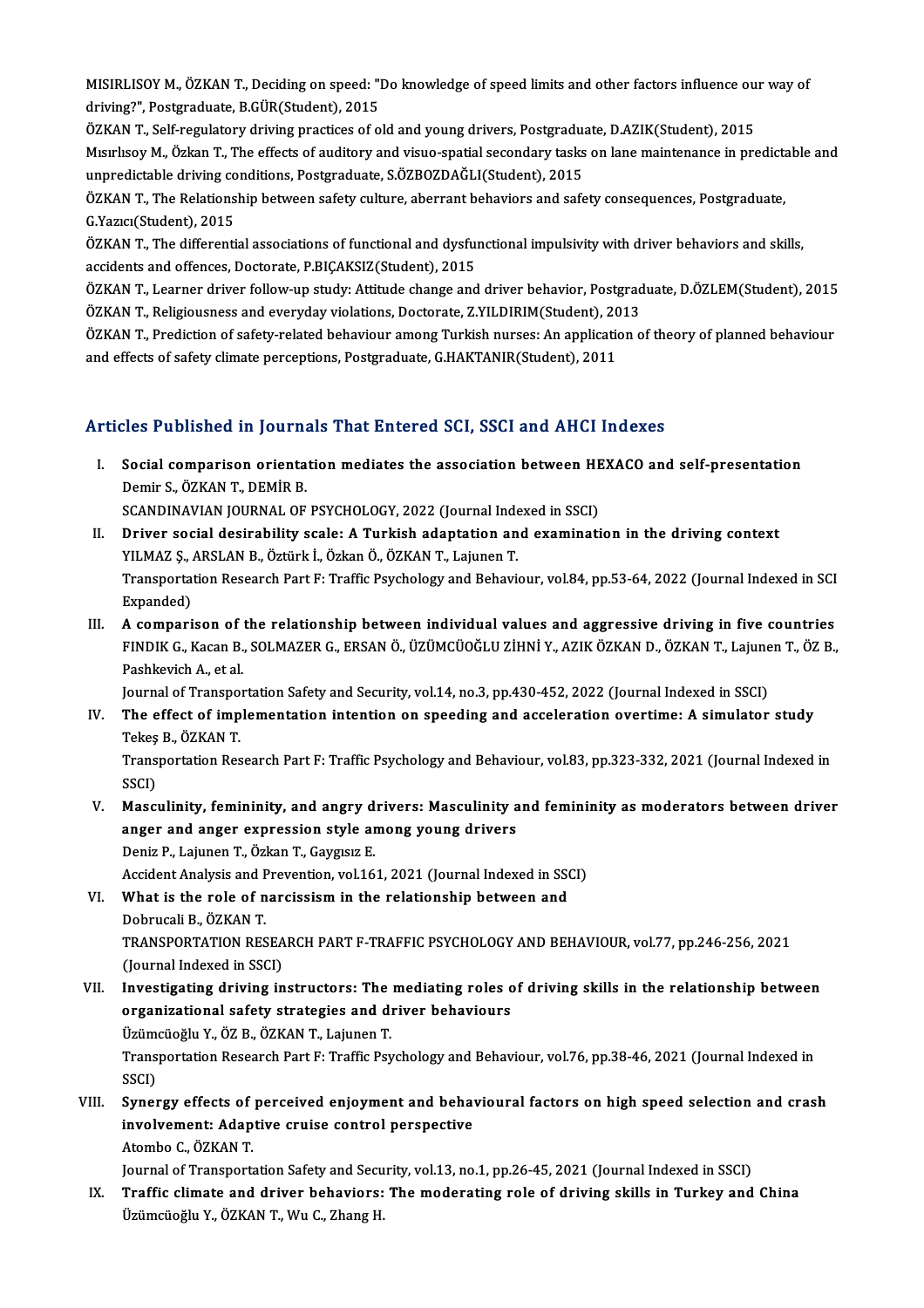Journal of Safety Research, vol.75, pp.87-98, 2020 (Journal Indexed in SSCI)

X. Cross-cultural differences in driver aggression, aberrant, and positive driver behaviors Journal of Safety Research, vol.75, pp.87-98, 2020 (Journal Indexed in SSCI)<br>Cross-cultural differences in driver aggression, aberrant, and positive driver behaviors<br>ERSAN Ö., ÜZÜMCÜOĞLU ZİHNİ Y., AZIK ÖZKAN D., FINDIK G., Cross-cultural dif<br>ERSAN Ö., ÜZÜMCÜ<br>Pashkevich A., et al.<br>TRANSBORTATION ERSAN Ö., ÜZÜMCÜOĞLU ZİHNİ Y., AZIK ÖZKAN D., FINDIK G., Kacan B., SOLMAZER G., ÖZKAN T., Lajunen T., ÖZ B<br>Pashkevich A., et al.<br>TRANSPORTATION RESEARCH PART F-TRAFFIC PSYCHOLOGY AND BEHAVIOUR, vol.71, pp.88-97, 2020 (Jour Pashkevich A., et al.<br>TRANSPORTATION RESEARCH PART F-TRAFFIC PSYCHOLOGY AND BEHAVIOUR, vol.71, pp.88-97, 2020 (Journal<br>Indexed in SSCI)

TRANSPORTATION RESEARCH PART F-TRAFFIC PSYCHOLOGY AND BEHAVIOUR, vol.71, pp.88-97, 2020 (Jondon)<br>Indexed in SSCI)<br>XI. Cross-cultural differences in pedestrian behaviors in relation to values: A comparison of five<br>countries

Indexed in<br>Cross-cult<br>countries<br>Selmager C Cross-cultural differences in pedestrian behaviors in relation to values: A comparison of five<br>countries<br>Solmazer G., AZIK ÖZKAN D., FINDIK G., ÜZÜMCÜOĞLU ZİHNİ Y., ERSAN Ö., Kacan B., ÖZKAN T., Lajunen T., ÖZ B.,<br>Peshkevi

**countries<br>Solmazer G., AZIK Ö<br>Pashkevich A., et al.<br>ACCIDENT ANALYS** Solmazer G., AZIK ÖZKAN D., FINDIK G., ÜZÜMCÜOĞLU ZİHNİ Y., ERSAN Ö., Kacan l<br>Pashkevich A., et al.<br>ACCIDENT ANALYSIS AND PREVENTION, vol.138, 2020 (Journal Indexed in SSCI)<br>Psychometris adaption of the impulsive driver be

- Pashkevich A., et al.<br>ACCIDENT ANALYSIS AND PREVENTION, vol.138, 2020 (Journal Indexed in SSCI)<br>XII. Psychometric adaption of the impulsive driver behavior scale in a Chinese sample GeY.,QuW.,ZhouM.,ÖZKANT.,BicaksizP.,ZhangK. Psychometric adaption of the impulsive driver behavior scale in a Chinese sample<br>Ge Y., Qu W., Zhou M., ÖZKAN T., Bicaksiz P., Zhang K.<br>TRANSPORTATION RESEARCH PART F-TRAFFIC PSYCHOLOGY AND BEHAVIOUR, vol.68, pp.218-230, 2 Ge Y., Qu W., Zhou M., ÖZK<br>TRANSPORTATION RESEA<br>(Journal Indexed in SSCI)<br>The relationship betwe TRANSPORTATION RESEARCH PART F-TRAFFIC PSYCHOLOGY AND BEHAVIOUR, vol.68, pp.218-230, 2020<br>(Journal Indexed in SSCI)<br>XIII. The relationship between self and other in aggressive driving and driver behaviors across countries<br>
- (Journal Indexed in SSCI)<br>The relationship between self and other in aggressive driving and driver behaviors across countr<br>Ersan Ö., Üzümcüoğlu Y., Azık D., Fındık G., Kaçan B., Solmazer G., Özkan T., Lajunen T., Öz B., Pa The relationship between self and other in aggressive driving and driver behaviors across countrie:<br>Ersan Ö., Üzümcüoğlu Y., Azık D., Fındık G., Kaçan B., Solmazer G., Özkan T., Lajunen T., Öz B., Pashkevich A., et al.<br>Tra Ersan Ö., Üzümcüoğlu Y., Azık D., Fındık G., Kaçan B., Solmazer G., Özkan T., Lajunen T., Öz B., Pashkevich A., et al.<br>Transportation Research Part F: Traffic Psychology and Behaviour, vol.66, pp.122-138, 2019 (Journal Ind Transportation Research Part F: Traffic Psychology and Behaviour, vol.66, pp.122-<br>SCI Expanded)<br>XIV. Special issue in Transportation Research Part F: Driving behavior in ITS<br>W. C. ÖZVAN T
- SCI Expanded)<br><mark>Special issue ir</mark><br>Wu C., ÖZKAN T.<br>TPANSPOPTATIG Special issue in Transportation Research Part F: Driving behavior in ITS<br>Wu C., ÖZKAN T.<br>TRANSPORTATION RESEARCH PART F-TRAFFIC PSYCHOLOGY AND BEHAVIOUR, vol.65, pp.519-521, 2019<br>(Journal Indoved in SSCL) Wu C., ÖZKAN T.<br>TRANSPORTATION RESEA<br>(Journal Indexed in SSCI)<br>How drivers porseive t
- TRANSPORTATION RESEARCH PART F-TRAFFIC PSYCHOLOGY AND BEHAVIOUR, vol.65, p<br>(Journal Indexed in SSCI)<br>XV. How drivers perceive traffic? How they behave in traffic of Turkey and China?<br>Hawayoshy Y. Oskan T. Wy C. Zhang H (Journal Indexed in SSCI)<br>How drivers perceive traffic? How th<br>Uzumcuoglu Y., Ozkan T., Wu C., Zhang H.<br>Transportation Besearsh Part E: Traffic B Uzumcuoglu Y., Ozkan T., Wu C., Zhang H.

Transportation Research Part F: Traffic Psychology and Behaviour, vol.64, pp.463-471, 2019 (Journal Indexed in<br>SCI Expanded) Transportation Research Part F: Traffic Psychology and Behaviour, vol.64, pp.463-471, 2019 (Journal Indexed in<br>SCI Expanded)<br>XVI. Young male taxi drivers and private car users on driving simulator for their self-reported d

SCI Expanded)<br>Young male taxi driv<br>skills and behaviors<br>Frlave U. ÖZKAN T **Young male taxi<br>skills and behavi<br>Erkus U., ÖZKAN T.<br>TRANSPORTATION** 

skills and behaviors<br>Erkus U., ÖZKAN T.<br>TRANSPORTATION RESEARCH PART F-TRAFFIC PSYCHOLOGY AND BEHAVIOUR, vol.64, pp.70-83, 2019 (Journal Erkus U., ÖZKAN<br>TRANSPORTATIC<br>Indexed in SSCI)<br>Driver prefiles TRANSPORTATION RESEARCH PART F-TRAFFIC PSYCHOLOGY AND BEHAVIOUR, vol.64, pp.70-83, 2019 (<br>Indexed in SSCI)<br>XVII. Driver profiles based on values and traffic safety climate and their relationships with driver<br>hebeviors

## Indexed in S<br>Driver pro<br>behaviors<br>Kasan B. Ex Driver profiles based on values and traffic safety climate and their relationships with driver<br>behaviors<br>Kaçan B., Fındık G., Üzümcüoğlu Y., Azık D., Solmazer G., Ersan Ö., Özkan T., Lajunen T., Öz B., Pashkevich A., et al

behaviors<br>Kaçan B., Fındık G., Üzümcüoğlu Y., Azık D., Solmazer G., Ersan Ö., Özkan T., Lajunen T., Öz B., Pashkevich A., et al.<br>Transportation Research Part F: Traffic Psychology and Behaviour, vol.64, pp.246-259, 2019 (J Kaçan B., Fındık G., Üzümcüoğlu Y., Azık D., Solmazer G., Ersan Ö., Özkan T., Lajunen T., Öz B., Pashkevich A., et al. Transportation Research Part F: Traffic Psychology and Behaviour, vol.64, pp.246-259, 2019 (Journal Indexed in<br>SCI Expanded)<br>XVIII. The Relationship Between Hofstede's Cultural Dimensions, Schwartz's Cultural Values, and O

## SCI Expanded)<br>The Relationship Between Hofstede's<br>TEKEŞ B., Uzumcuoglu Y., HOE C., ÖZKAN T.<br>PSYCHOLOCICAL PEROPTS, vol.122, no.2, n The Relationship Between Hofstede's Cultural Dimensions, Schwartz's Cultu:<br>TEKEŞ B., Uzumcuoglu Y., HOE C., ÖZKAN T.<br>PSYCHOLOGICAL REPORTS, vol.122, no.3, pp.968-987, 2019 (Journal Indexed in SSCI)<br>The differential associa

### TEKEŞ B., Uzumcuoglu Y., HOE C., ÖZKAN T.<br>PSYCHOLOGICAL REPORTS, vol.122, no.3, pp.968-987, 2019 (Journal Indexed in SSCI)<br>XIX. The differential associations of functional and dysfunctional impulsivity with driving sty PSYCHOLOGICAL F<br>The differential<br>simulator study<br>Preakar P. ÖZTÜP The differential associations<br>simulator study<br>Bıçaksız P., ÖZTÜRK İ., ÖZKAN T.<br>Transportation Bosearch Bart E. simulator study<br>Bıçaksız P., ÖZTÜRK İ., ÖZKAN T.<br>Transportation Research Part F: Traffic Psychology and Behaviour, vol.63, pp.1-11, 2019 (Journal Indexed in SSCI)<br>Traffic elimate and driver behaviore: Ernligit and implicit

Bıçaksız P., ÖZTÜRK İ., ÖZKAN T.<br>Transportation Research Part F: Traffic Psychology and Behaviour, vol.63, pp<br>XX. Traffic climate and driver behaviors: Explicit and implicit measures<br>Uzumcuoglu Y., ÖZKAN T. Transportation Research<br><mark>Traffic climate and dri</mark><br>Uzumcuoglu Y., ÖZKAN T.<br>TRANSPORTATION RESE/ Traffic climate and driver behaviors: Explicit and implicit measures<br>Uzumcuoglu Y., ÖZKAN T.<br>TRANSPORTATION RESEARCH PART F-TRAFFIC PSYCHOLOGY AND BEHAVIOUR, vol.62, pp.805-818, 2019<br>(Jaurnal Indeved in SSCL)

Uzumcuoglu Y., ÖZKAN T.<br>TRANSPORTATION RESEA<br>(Journal Indexed in SSCI)<br>An Investigation of Mai TRANSPORTATION RESEARCH PART F-TRAFFIC PSYCHOLOGY AND BEHAVIOUR, vol.62, pp.80<br>(Journal Indexed in SSCI)<br>XXI. An Investigation of Moral Foundations Theory in Turkey Using Different Measures<br>XALCINDAČ B. ÖZKAN T. CESUR S. V

(Journal Indexed in SSCI)<br>An Investigation of Moral Foundations Theory in Turkey Using Different Measures<br>YALÇINDAĞ B., ÖZKAN T., CESUR S., YILMAZ O., TEPE B., PİYALE Z. E. , Biten A. F. , Sunar D. CURRENT PSYCHOLOGY, vol.38, no.2, pp.440-457, 2019 (Journal Indexed in SSCI)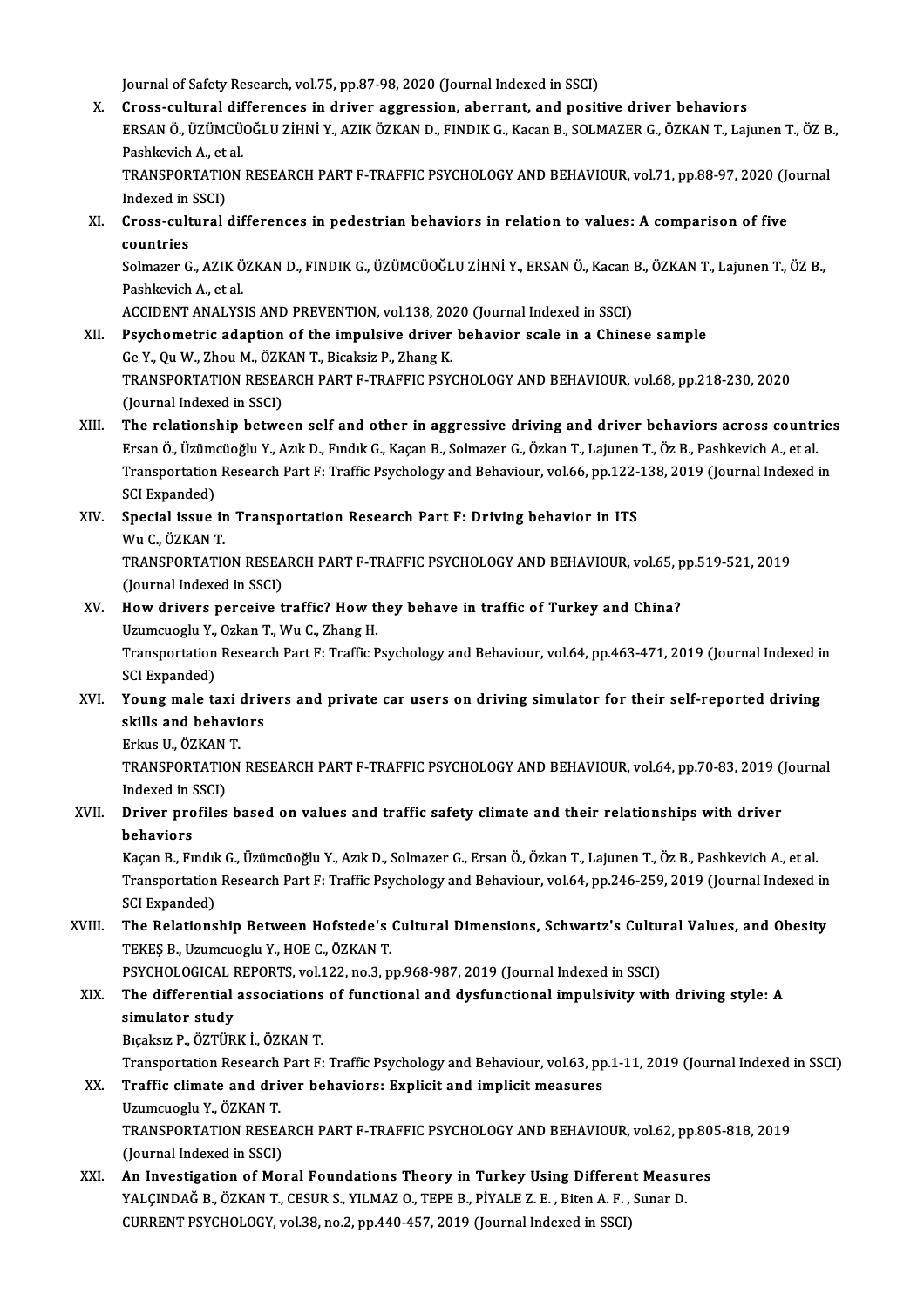| XXII.         | Traffic climate, driver behaviour, and accidents involvement in China                                   |
|---------------|---------------------------------------------------------------------------------------------------------|
|               | Chu W., Wu C., Atombo C., Zhang H., ÖZKAN T.                                                            |
|               | ACCIDENT ANALYSIS AND PREVENTION, vol.122, pp.119-126, 2019 (Journal Indexed in SSCI)                   |
| XXIII.        | Pedestrian violations: Reasoned or social reactive? Comparing theory of planned behavior and            |
|               | prototype willingness model                                                                             |
|               | DEMİR B., ÖZKAN T., Demir S.                                                                            |
|               | TRANSPORTATION RESEARCH PART F-TRAFFIC PSYCHOLOGY AND BEHAVIOUR, vol.60, pp.560-572, 2019               |
|               | (Journal Indexed in SSCI)                                                                               |
| XXIV.         | Physical, psychological and economic burden of two-wheel users after a road traffic injury: Evidence    |
|               | from intensive care units of three EU countries                                                         |
|               | PAPADAKAKİ M., TSALKANİS A., SARRİS M., PİERRAKOS G., Ferraro O. E., Stamouli M., ORSİ C., OTTE D.,     |
|               | TZAMALOUKA G., Lajunen T., et al.                                                                       |
|               | JOURNAL OF SAFETY RESEARCH, vol.67, pp.155-163, 2018 (Journal Indexed in SSCI)                          |
| XXV .         | Interactions between Driving Skills on Aggressive Driving: Study among Chinese Drivers                  |
|               | WU C., CHU W., ZHANG H., ÖZKAN T.                                                                       |
|               | Transportation Research Record, vol.2672, no.31, pp.10-20, 2018 (Journal Indexed in SCI)                |
| XXVI.         | The relationships between cultural variables, law enforcements and driver behaviours across 37          |
|               | nations                                                                                                 |
|               | Uzumcuoglu Y., ÖZKAN T., Lajunen T.                                                                     |
|               | TRANSPORTATION RESEARCH PART F-TRAFFIC PSYCHOLOGY AND BEHAVIOUR, vol.58, pp.743-753, 2018               |
|               | (Journal Indexed in SSCI)                                                                               |
| XXVII.        | Effects of primary task predictability and secondary task modality on lane maintenance                  |
|               | ÖZBOZDAĞLI s., MISIRLISOY M., ÖZKAN T., ATALAY N. B.                                                    |
|               | TRANSPORTATION RESEARCH PART F-TRAFFIC PSYCHOLOGY AND BEHAVIOUR, vol.57, pp.97-107, 2018 (Journal       |
|               | Indexed in SSCI)                                                                                        |
| <b>XXVIII</b> | Implicit evaluations about driving skills predicting driving performance                                |
|               | Bicaksiz P., Harma M., Dogruyol B., Lajunen T., ÖZKAN T.                                                |
|               | TRANSPORTATION RESEARCH PART F-TRAFFIC PSYCHOLOGY AND BEHAVIOUR, vol.54, pp.357-366, 2018               |
|               | (Journal Indexed in SSCI)                                                                               |
| XXIX.         | When do drivers conform? When do they deviate?                                                          |
|               | Demir S., DEMİR B., ÖZKAN T.                                                                            |
|               | TRANSPORTATION RESEARCH PART F-TRAFFIC PSYCHOLOGY AND BEHAVIOUR, vol.54, pp.299-310, 2018               |
|               | (Journal Indexed in SSCI)                                                                               |
| XXX.          | End of Chapter 2                                                                                        |
|               | Lajunen T., ÖZKAN T., Porter B. E.                                                                      |
|               | TRANSPORTATION RESEARCH PART F-TRAFFIC PSYCHOLOGY AND BEHAVIOUR, vol.52, 2018 (Journal Indexed in       |
|               | SSCI)                                                                                                   |
| XXXI.         | Evaluation of a five-year Bloomberg Global Road Safety Program in Turkey                                |
|               | GUPTA S., HOE C., ÖZKAN T., Lajunen T. J., VURSAVAS F., SENER S., Hyder A. A.                           |
|               | PUBLIC HEALTH, vol.144, 2017 (Journal Indexed in SCI)                                                   |
| XXXII.        | Psychological distress and physical disability in patients sustaining severe injuries in road traffic   |
|               | crashes: Results from a one-year cohort study from three European countries                             |
|               | PAPADAKAKİ M., FERRARO O. E., ORSİ C., OTTE D., TZAMALOUKA G., Von-der-Geest M., Lajunen T., Oezkan T., |
|               | MORANDI A., SARRIS M., et al.                                                                           |
|               | INJURY-INTERNATIONAL JOURNAL OF THE CARE OF THE INJURED, vol.48, no.2, pp.297-306, 2017 (Journal        |
|               | Indexed in SCI)                                                                                         |
| XXXIII.       | Developing the Impulsive Driver Behavior Scale                                                          |
|               | BIÇAKSIZ P., ÖZKAN T.                                                                                   |
|               | TRANSPORTATION RESEARCH PART F-TRAFFIC PSYCHOLOGY AND BEHAVIOUR, vol.43, pp.339-356, 2016               |
|               | (Journal Indexed in SSCI)                                                                               |
| XXXIV.        | A contextual model of driving anger: A meta-analysis                                                    |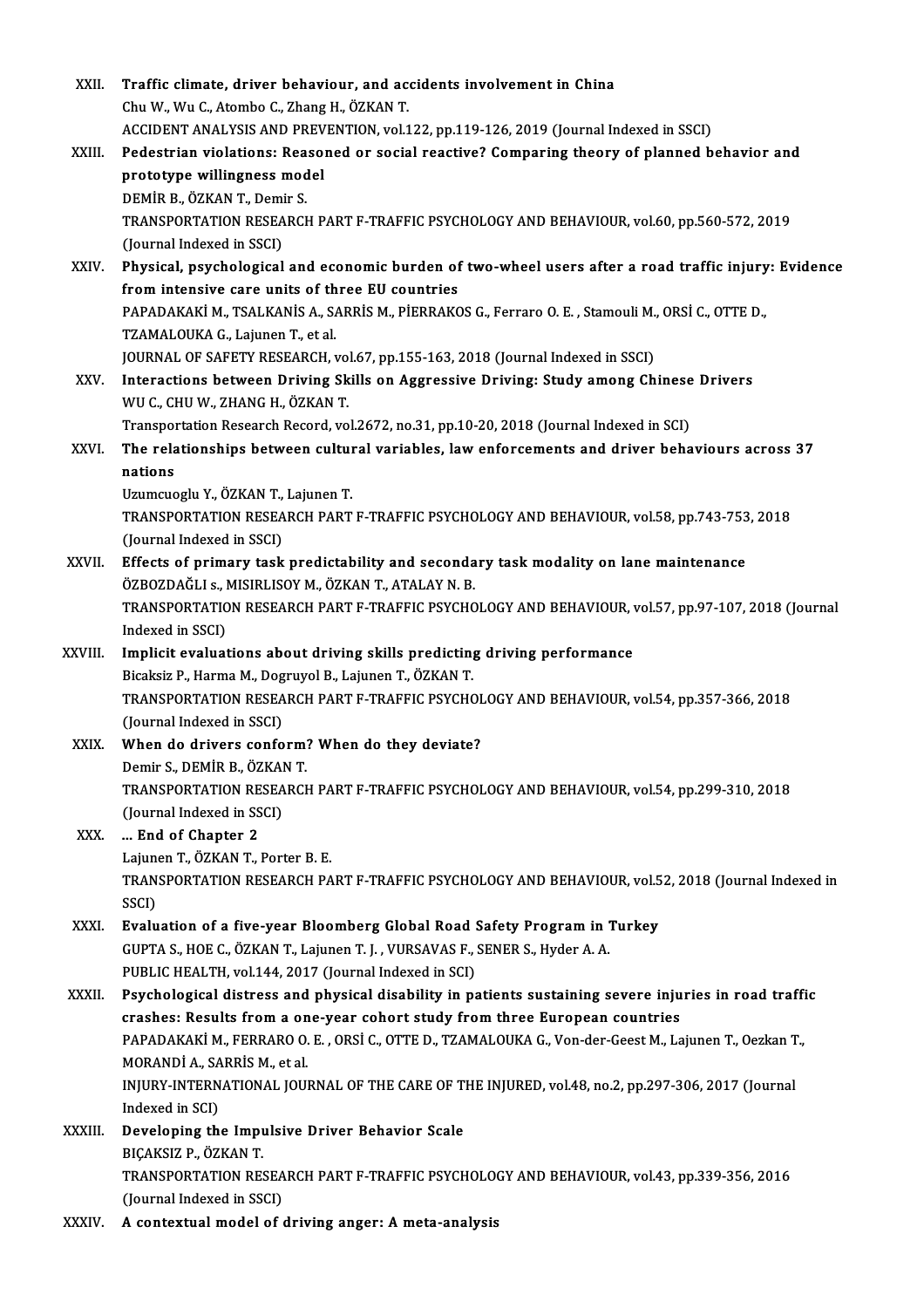DEMİRB.,DEMİRS.,ÖZKANT. DEMİR B., DEMİR S., ÖZKAN T.<br>TRANSPORTATION RESEARCH PART F-TRAFFIC PSYCHOLOGY AND BEHAVIOUR, vol.42, pp.332-349, 2016<br>(Jaunnal Indoved in SSCL) DEMİR B., DEMİR S., ÖZKA<br>TRANSPORTATION RESEA<br>(Journal Indexed in SSCI)<br>Field studies in traffis TRANSPORTATION RESEARCH PART F-TRAI<br>(Journal Indexed in SSCI)<br>XXXV. Field studies in traffic safety behavior (Journal Indexed in SSCI)<br>Field studies in traffic safety<br>Ozkan T., Porter B. E. , Lajunen T.<br>TRANSPORTATION RESEARCH R. Field studies in traffic safety behavior<br>Ozkan T., Porter B. E. , Lajunen T.<br>TRANSPORTATION RESEARCH PART F-TRAFFIC PSYCHOLOGY AND BEHAVIOUR, vol.42, pp.423-424, 2016<br>(Journal Indoved in SSCL) Ozkan T., Porter B. E. , Laj<br>TRANSPORTATION RESEA<br>(Journal Indexed in SSCI)<br>Driving in the fecting r TRANSPORTATION RESEARCH PART F-TRAFFIC PSYCHOLOGY AND BEHAVIOUR, vol.42, pp.423-424, 2016<br>(Journal Indexed in SSCI)<br>XXXVI. Driving in the fasting month of Ramadan: An observational study on speeding, horn honking, and<br>usin (Journal Indexed in SSCI)<br>Driving in the fasting month of Ramadan: An observational study on speeding, horn honking, and<br>using seat belts Driving in the fasting month of Ramad<br>using seat belts<br>Yildirim-Yenier Z., LAJUNEN T. J. , ÖZKAN T.<br>TRANSPORTATION RESEARCH RART E TRA using seat belts<br>Yildirim-Yenier Z., LAJUNEN T. J. , ÖZKAN T.<br>TRANSPORTATION RESEARCH PART F-TRAFFIC PSYCHOLOGY AND BEHAVIOUR, vol.42, pp.562-568, 2016<br>(Journal Indoved in SSCL) Yildirim-Yenier Z., LAJUNE<br>TRANSPORTATION RESEA<br>(Journal Indexed in SSCI)<br>Piavale asfaty TRANSPORTATI<br>(Journal Indexen)<br>XXXVII. Bicycle safety (Journal Indexed in SSCI)<br>Bicycle safety<br>Lajunen T., Ozkan T., Porter B. E. Bicycle safety<br>Lajunen T., Ozkan T., Porter B. E.<br>TRANSPORTATION RESEARCH PART F-TRAFFIC PSYCHOLOGY AND BEHAVIOUR, vol.41, pp.179-181, 2016<br>(Jaurnal Indoved in SSCL) Lajunen T., Ozkan T., Porte<br>TRANSPORTATION RESEA<br>(Journal Indexed in SSCI)<br>Life quality and rababi TRANSPORTATION RESEARCH PART F-TRAFFIC PSYCHOLOGY AND BEHAVIOUR, vol.41<br>(Journal Indexed in SSCI)<br>XXXVIII. Life quality and rehabilitation after a road traffic crash: A literature review<br>Hermanoch: Y. ÖZKAN T. Leiman T. MO (Journal Indexed in SSCI)<br>Life quality and rehabilitation after a road traffic crash: A literature review<br>Uzumcuoglu Y., ÖZKAN T., Lajunen T., MORANDİ A., ORSİ C., PAPADAKAKİ M., CHLIAOUTAKIS J.<br>TRANSPORTATION RESEARCH RAR Life quality and rehabilitation after a road traffic crash: A literature review<br>Uzumcuoglu Y., ÖZKAN T., Lajunen T., MORANDİ A., ORSİ C., PAPADAKAKİ M., CHLIAOUTAKIS J.<br>TRANSPORTATION RESEARCH PART F-TRAFFIC PSYCHOLOGY AND Uzumcuoglu Y., Ö<br>TRANSPORTATIC<br>Indexed in SSCI)<br>Impulsivity and TRANSPORTATION RESEARCH PART F-TRAFFIC PSYCHOLOGY AND BEHAVIOUR, vol.40, pp.1-13, 2016<br>Indexed in SSCI)<br>XXXIX. Impulsivity and driver behaviors, offences and accident involvement: A systematic review<br>PICAKSIZ B ÖZKAN T Indexed in SSCI)<br>Impulsivity and driv<br>BIÇAKSIZ P., ÖZKAN T.<br>TPANSPOPTATION PES Impulsivity and driver behaviors, offences and accident involvement: A systematic review<br>BIÇAKSIZ P., ÖZKAN T.<br>TRANSPORTATION RESEARCH PART F-TRAFFIC PSYCHOLOGY AND BEHAVIOUR, vol.38, pp.194-223, 2016<br>(Journal Indoved in S BIÇAKSIZ P., ÖZKAN T.<br>TRANSPORTATION RESEARCH PART F-TRAFFIC PSYCHOLOGY AND BEHAVIOUR, vol.38, pp.194-223, 2016<br>(Journal Indexed in SSCI) TRANSPORTATION RESEARCH PART F-TRAFFIC PSYCHOLOGY AND BEHAVIOUR, vol.38, pp.194-223, 2016<br>(Journal Indexed in SSCI)<br>XL. The role of traffic law enforcements in the relationship between cultural variables and traffic<br>fatali (Journal Indexed in SSCI)<br>The role of traffic law enforcements in the relation<br>fatality rates across some countries of the world The role of traffic law enforceme<br>fatality rates across some countr<br>Solmazer G., Uzumcuoglu Y., Ozkan T.<br>TRANSPORTATION RESEARCH RART fatality rates across some countries of the world<br>Solmazer G., Uzumcuoglu Y., Ozkan T.<br>TRANSPORTATION RESEARCH PART F-TRAFFIC PSYCHOLOGY AND BEHAVIOUR, vol.38, pp.137-150, 2016<br>(Journal Indexed in SSCI) Solmazer G., Uzumcuoglu<br>TRANSPORTATION RESEA<br>(Journal Indexed in SSCI)<br>THE MEDIATOR ROLE C XLI. THEMEDIATOR ROLE OF PLANFUL PROBLEMSOLVING ON THE RELATIONSHIP BETWEEN THE PERCEIVED SOCIAL SUPPORT AND GERIATRIC DEPRESSION IN THE ELDERLY RESIDING AT HOME THE MEDIATOR ROLE OF PLANFUL PROBLEM SOLVING ON THE<br>PERCEIVED SOCIAL SUPPORT AND GERIATRIC DEPRESSION IN 1<br>DURAK M., ŞENOL DURAK E., DOĞAN A., ÖZKAN T., Alpay F., Haliscelik A.<br>CERONTOLOCIST vel EE-nn EEE-2015 (Journal Ind PERCEIVED SOCIAL SUPPORT AND GERIATRIC DEPRESSIO<br>DURAK M., ŞENOL DURAK E., DOĞAN A., ÖZKAN T., Alpay F., Halise<br>GERONTOLOGIST, vol.55, pp.565, 2015 (Journal Indexed in SSCI)<br>De internals speed less and externals speed mane XLII. Do internals speed less and externals speed more to cope with the death anxiety? GERONTOLOGIST, vol.55, pp.565, 2015 (Journal Indexed in SSCI) TRANSPORTATION RESEARCH PART F-TRAFFIC PSYCHOLOGY AND BEHAVIOUR, vol.32, pp.68-77, 2015 (Journal Indexed in SSCI) ALPER S., ÖZKAN T. TRANSPORTATION RESEARCH PART F-TRAFFIC PSYCHOLOGY AND BEHAVIOUR, vol.32, pp.68-77, 2015 (Journ<br>Indexed in SSCI)<br>XLIII. Trip-focused organizational safety climate: Investigating the relationships with errors, violations<br>and Indexed in SSCI)<br>Trip-focused organizational safety climate: Investigatin<br>and positive driver behaviours in professional driving<br>ÖZ P. ÖZKAN T. Lajunen T. Trip-focused organizatio<br>and positive driver beha<br>ÖZ B., ÖZKAN T., Lajunen T.<br>TPANSPOPTATION PESEAP and positive driver behaviours in professional driving<br>ÖZ B., ÖZKAN T., Lajunen T.<br>TRANSPORTATION RESEARCH PART F-TRAFFIC PSYCHOLOGY AND BEHAVIOUR, vol.26, pp.361-369, 2014<br>(Journal Indoved in SSCL) ÖZ B., ÖZKAN T., Lajunen<br>TRANSPORTATION RESEA<br>(Journal Indexed in SSCI)<br>In consideration of trai TRANSPORTATION RESEARCH PART F-TRAFF<br>(Journal Indexed in SSCI)<br>XLIV. In consideration of traffic safety culture<br>Word N.J. ÖZKAN T (Journal Indexed in S<br>In consideration of<br>Ward N. J. , ÖZKAN T.<br>TRANSPORTATION PI In consideration of traffic safety culture<br>Ward N. J. , ÖZKAN T.<br>TRANSPORTATION RESEARCH PART F-TRAFFIC PSYCHOLOGY AND BEHAVIOUR, vol.26, pp.291-292, 2014<br>(Jaurnal Indoved in SSCL) Ward N. J. , ÖZKAN T.<br>TRANSPORTATION RESEA<br>(Journal Indexed in SSCI)<br>Traffic safety elimate a TRANSPORTATION RESEARCH PART F-TRAFFIC PSYCHOLOGY AN<br>(Journal Indexed in SSCI)<br>XLV. Traffic safety climate attitudes of road users in Germany<br>CEHLEPT T. HACEMEISTER C. ÖZKAN T. (Journal Indexed in SSCI)<br>Traffic safety climate attitudes of ro:<br>GEHLERT T., HAGEMEİSTER C., ÖZKAN T.<br>TRANSPORTATION RESEARCH RART E TI TRANSPORTATION RESEARCH PART F-TRAFFIC PSYCHOLOGY AND BEHAVIOUR, vol.26, pp.326-336, 2014<br>(Journal Indexed in SSCI) GEHLERT T., HAGEMEISTER C., ÖZKAN T.

XLVI. Predictors of intrinsic motivation behind seatbelt use in a country where current use is low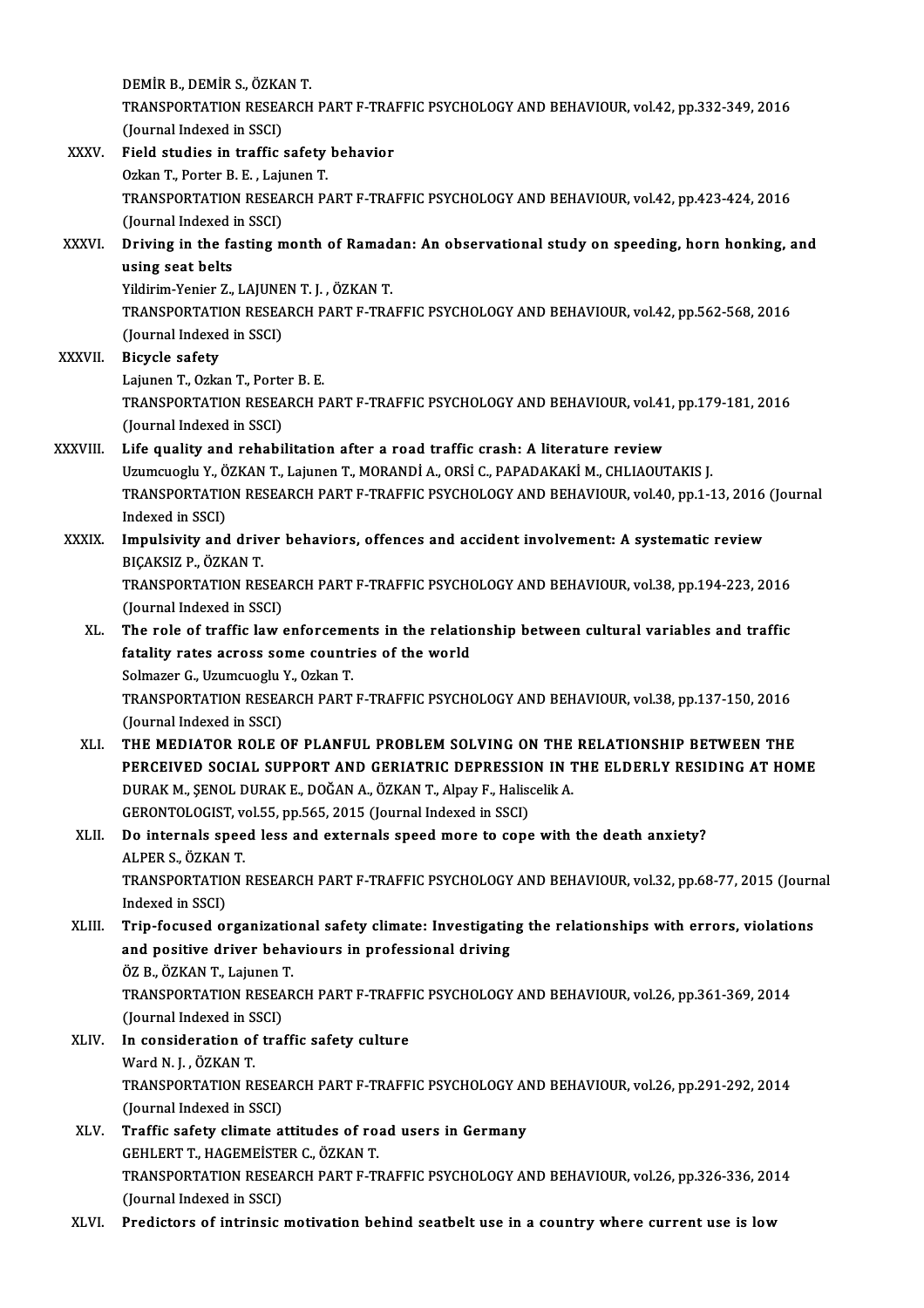Milder C. M. , GUPTA S., ÖZKAN T., HOE C., Lajunen T.<br>Iniumy vol 44, 2012 (Jaunnal Indoved in SCD) Milder C. M. , GUPTA S., ÖZKAN T., HOE C., Laj<br>Injury, vol.44, 2013 (Journal Indexed in SCI)<br>Cross, sultural comporison of driving al

Milder C. M. , GUPTA S., ÖZKAN T., HOE C., Lajunen T.<br>Injury, vol.44, 2013 (Journal Indexed in SCI)<br>XLVII. Cross-cultural comparison of driving skills among students in four different countries<br>WARNER H. W. ÖZKAN T. LOURAR Injury, vol.44, 2013 (Journal Indexed in SCI)<br>Cross-cultural comparison of driving skills among st<br>WARNER H. W. , ÖZKAN T., Lajunen T., TZAMALOUKAS G. S.<br>SAEETY SCIENCE vol.57, pp.60,74, 2012 (Journal Indoved i Cross-cultural comparison of driving skills among student<br>WARNER H. W., ÖZKAN T., Lajunen T., TZAMALOUKAS G. S.<br>SAFETY SCIENCE, vol.57, pp.69-74, 2013 (Journal Indexed in SCI)<br>Age\_gender\_mileage\_and\_the\_DBO;\_The\_volidity\_o WARNER H. W., ÖZKAN T., Lajunen T., TZAMALOUKAS G. S.<br>SAFETY SCIENCE, vol.57, pp.69-74, 2013 (Journal Indexed in SCI)<br>XLVIII. Age, gender, mileage and the DBQ: The validity of the Driver Behavior Questionnaire in different

## SAFETY SCIENCE, vol.57, pp.69-74, 2013 (Journal Indexed in SCI)<br>Age, gender, mileage and the DBQ: The validity of the Driver Beha<br>driver groups<br>Martinussen L. M., Hakamies-Blomqvist L., Moller M., ÖZKAN T., Lajunen T. Age, gender, mileage and the DBQ: The validity of the Driver Beha<br>driver groups<br>Martinussen L. M. , Hakamies-Blomqvist L., Moller M., ÖZKAN T., Lajunen T.<br>ACCIDENT ANALYSIS AND PREVENTION VOLE2, PR 229, 226, 2012 (Journa driver groups<br>Martinussen L. M. , Hakamies-Blomqvist L., Moller M., ÖZKAN T., Lajunen T.<br>ACCIDENT ANALYSIS AND PREVENTION, vol.52, pp.228-236, 2013 (Journal Indexed in SSCI)<br>Shert and user friendly: The develemment and vel

XLIX. Short and user-friendly: The development and validation of the Mini-DBQ<br>Martinussen L. M., Lajunen T., Moller M., ÖZKAN T. ACCIDENT ANALYSIS AND PREVENTION, vol.52, pp<br>Short and user-friendly: The development an<br>Martinussen L. M. , Lajunen T., Moller M., ÖZKAN T.<br>ACCIDENT ANALYSIS AND PREVENTION vol.50, pp ACCIDENTANALYSISANDPREVENTION,vol.50,pp.1259-1265,2013 (Journal Indexed inSSCI)

Martinussen L. M. , Lajunen T., Moller M., ÖZKAN T.<br>ACCIDENT ANALYSIS AND PREVENTION, vol.50, pp.1259-1265, 2013 (Journal Indexed in SSCI)<br>L. An investigation of professional drivers: Organizational safety climate, driver ACCIDENT ANA<br><mark>An investigati</mark><br>performance<br><sup>Oz B.</sub> ÖZKAN T</sup> **An investigation of prof<br>performance<br>Oz B., ÖZKAN T., Lajunen T.<br>TRANSPORTATION BESEAR** 

performance<br>Oz B., ÖZKAN T., Lajunen T.<br>TRANSPORTATION RESEARCH PART F-TRAFFIC PSYCHOLOGY AND BEHAVIOUR, vol.16, pp.81-91, 2013 (Journal Oz B., ÖZKAN T., I<br>TRANSPORTATIC<br>Indexed in SSCI)<br>Matarevela acc TRANSPORTATION RESEARCH PART F-TRAFFIC PSYCHOLOGY AND BEHA<br>Indexed in SSCI)<br>LI. Motorcycle accidents, rider behaviour, and psychological models<br>ÖZKAN T. Leivnen T. DOČPIIVOL P. VII DIPIM Z. COVMAKA

- Indexed in SSCI)<br>LI. Motorcycle accidents, rider behaviour, and psychological models<br>ÖZKAN T., Lajunen T., DOĞRUYOL B., YILDIRIM Z., ÇOYMAK A. Motorcycle accidents, rider behaviour, and psychological models<br>ÖZKAN T., Lajunen T., DOĞRUYOL B., YILDIRIM Z., ÇOYMAK A.<br>ACCIDENT ANALYSIS AND PREVENTION, vol.49, pp.124-132, 2012 (Journal Indexed in SSCI)<br>The validity of ÖZKAN T., Lajunen T., DOĞRUYOL B., YILDIRIM Z., ÇOYMAK A.<br>ACCIDENT ANALYSIS AND PREVENTION, vol.49, pp.124-132, 2012 (Journal Indexed in SSCI)<br>LII. The validity of self-reported seatbelt use in a country where levels of us
- ACCIDENT ANALYSIS AND PREVENTION, vol.49, pp.124-1<br>The validity of self-reported seatbelt use in a coun<br>ÖZKAN T., Puvanachandra P., Lajunen T., Hoe C., Hyder A.<br>ACCIDENT ANALYSIS AND PREVENTION vol.47, pp.75,77 The validity of self-reported seatbelt use in a country where levels of use are lo<br>ÖZKAN T., Puvanachandra P., Lajunen T., Hoe C., Hyder A.<br>ACCIDENT ANALYSIS AND PREVENTION, vol.47, pp.75-77, 2012 (Journal Indexed in SSCI) ÖZKAN T., Puvanachandra P., Lajunen T., Hoe C., Hyder A.<br>ACCIDENT ANALYSIS AND PREVENTION, vol.47, pp.75-77, 2012 (Journal Indexed in SSCI)<br>LIII. Individual differences in behavioral reactions to H1N1 during a later stage
- ACCIDENT ANALYSIS AND PREVENTION, vol<br>Individual differences in behavioral read<br>Gaygisiz Ü., Gaygisiz E., ÖZKAN T., Lajunen T.<br>Journal of Infection and Public Health vol E. Individual differences in behavioral reactions to H1N1 during a later stage of the epide<br>Gaygisiz Ü., Gaygisiz E., ÖZKAN T., Lajunen T.<br>Journal of Infection and Public Health, vol.5, no.1, pp.9-21, 2012 (Journal Indexed in Gaygisiz Ü., Gaygisiz E., ÖZKAN T., Lajunen T.<br>Journal of Infection and Public Health, vol.5, no.1, pp.9-21, 2012 (Journal Indexed in SCI Expanded)<br>LIV. Motorcycle riders' perception of helmet use: Complaints and dissatisf
- Journal of Infection and Public Health, vol.5, no.1, pp.9-21, 2012 (Journal Indexed in SCI Expanded)<br>Motorcycle riders' perception of helmet use: Complaints and dissatisfaction<br>ORSİ C., STENDARDO A., MARİNONİ A., Gilchrist Pereira J., TZAMALOUKA G., et al. ORSİ C., STENDARDO A., MARİNONİ A., Gilchrist M. D. , OTTE D., CHLİAOUTAKİS J., LAJUNEN T. J. , ÖZ<br>Pereira J., TZAMALOUKA G., et al.<br>ACCIDENT ANALYSIS AND PREVENTION, vol.44, no.1, pp.111-117, 2012 (Journal Indexed in SSCI ACCIDENT ANALYSIS AND PREVENTION, vol.44, no.1, pp.111-117, 2012 (Journal Indexed in SSCI)
- LV. Burden of Road Traffic Injuries in Turkey<br>Puvanachandra P., HOE C., ÖZKAN T., Lajunen T. TRAFFIC INJURY PREVENTION, vol.13, pp.64-75, 2012 (Journal Indexed in SCI)
- LVI. Editorial Lajunen T., ÖZKAN T., Porter B. E.

Transportation Research Part F: Traffic Psychology and Behaviour, vol.15, no.1, 2012 (Journal Indexed in SCI)

LVII. Cross-cultural comparison of drivers' tendency to commit different aberrant driving behaviours Warner H.W., ÖZKAN T., Lajunen T., TZAMALOUKA G. Cross-cultural comparison of drivers' tendency to commit different aberrant driving behaviours<br>Warner H. W. , ÖZKAN T., Lajunen T., TZAMALOUKA G.<br>TRANSPORTATION RESEARCH PART F-TRAFFIC PSYCHOLOGY AND BEHAVIOUR, vol.14, no. Warner H. W. , ÖZKAN T., J<br>TRANSPORTATION RESEA<br>(Journal Indexed in SSCI)<br>Aggressive driving ame TRANSPORTATION RESEARCH PART F-TRAFFIC PSYCHOLOGY AND BEHAVIOU.<br>(Journal Indexed in SSCI)<br>LVIII. Aggressive driving among British, Dutch, Finnish and Turkish drivers<br>(GZKAN T. LAUINEN T. Barker D. Sumar N. Summala H

- (Journal Indexed in SSCI)<br>Aggressive driving among British, Dutch, Finnish and Turkish drivers<br>ÖZKAN T., LAJUNEN T., Parker D., Sumer N., Summala H. Aggressive driving among British, Dutch, Finnish and Turkish drivers<br>ÖZKAN T., LAJUNEN T., Parker D., Sumer N., Summala H.<br>INTERNATIONAL JOURNAL OF CRASHWORTHINESS, vol.16, no.3, pp.233-238, 2011 (Journal Indexed in SCI)<br>W ÖZKAN T., LAJUNEN T., Parker D., Sumer N., Summala H.<br>INTERNATIONAL JOURNAL OF CRASHWORTHINESS, vol.16, no.3, pp.233-238, 2011 (Journal Indexed in SCI)<br>LIX. Why were Turks unwilling to accept the A/H1N1 influenza-pandemic
- INTERNATIONAL JOURNAL OF CRASHWORTHINESS, vol.16, no.3, pp.233-238, 2011 (Journal Indexed in S<br>Why were Turks unwilling to accept the A/H1N1 influenza-pandemic vaccination? People's b<br>and perceptions about the swine flu ou Why were Turks unwilling to accept the<br>and perceptions about the swine flu ou<br>Gaygisiz U., Gaygisiz E., ÖZKAN T., Lajunen T. and perceptions about the swine flu outbreak and vaccine in the later stage of the epidemic<br>Gaygisiz U., Gaygisiz E., ÖZKAN T., Lajunen T.<br>VACCINE, vol.29, no.2, pp.329-333, 2010 (Journal Indexed in SCI)

Gaygisiz U., Gaygisiz E., ÖZKAN T., Lajunen T.<br>VACCINE, vol.29, no.2, pp.329-333, 2010 (Journal Indexed in SCI)<br>LX. An investigation of the relationship between organizational climate and professional drivers' driver VACCINE, vol<br><mark>An investiga</mark><br>behaviours<br>Oz B. ÖZKAN **An investigation of the r<br>behaviours<br>Oz B., ÖZKAN T., Lajunen T.<br>SAEETV SCIENCE vel 48 no** 

behaviours<br>Oz B., ÖZKAN T., Lajunen T.<br>SAFETY SCIENCE, vol.48, no.10, pp.1484-1489, 2010 (Journal Indexed in SCI)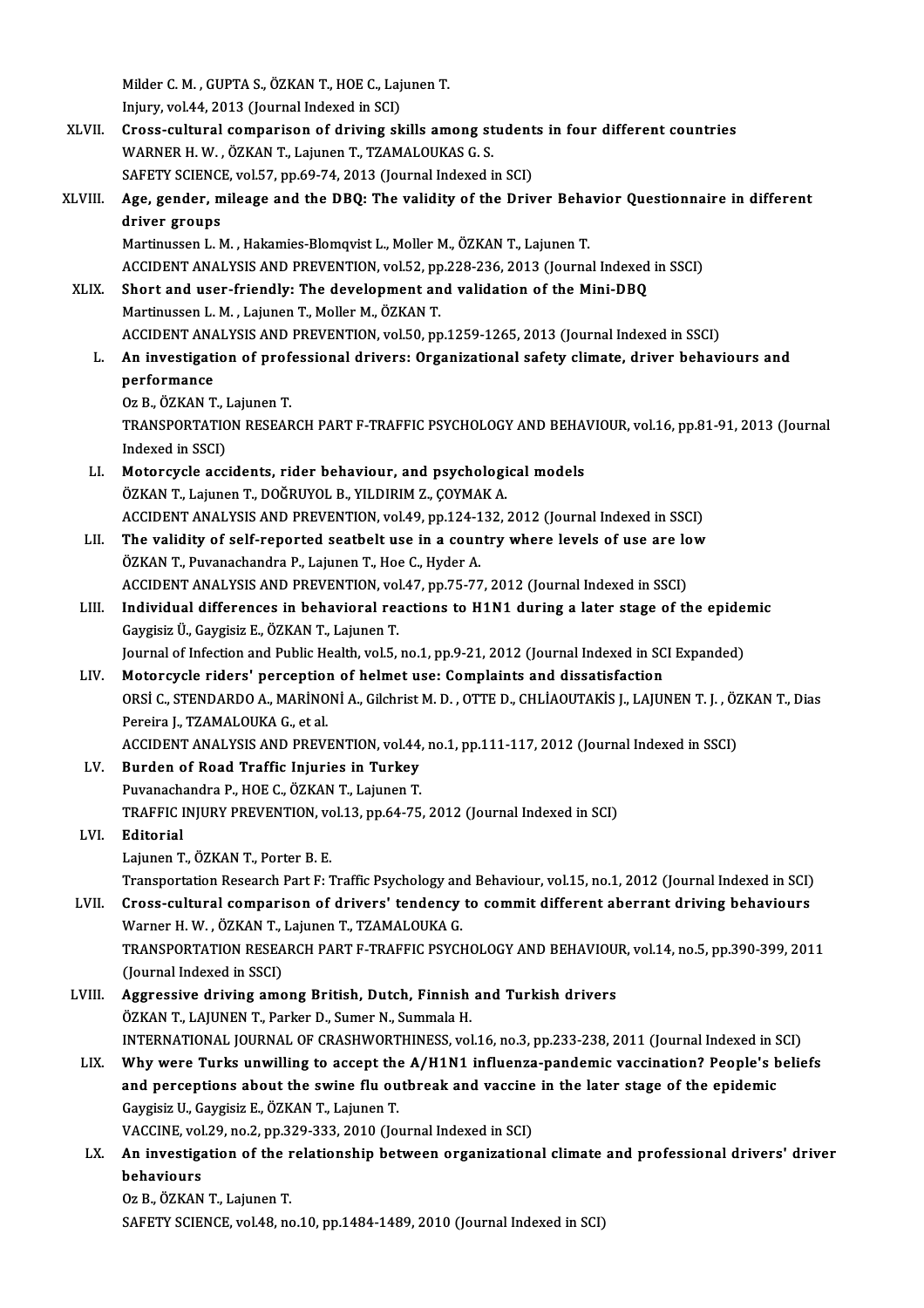| LXI.         | Can the traffic locus of control (T-LOC) scale be successfully used to predict Swedish drivers'<br>speeding behaviour?                             |
|--------------|----------------------------------------------------------------------------------------------------------------------------------------------------|
|              | WARNER H. W., Ozkan T., Lajunen T.                                                                                                                 |
|              | ACCIDENT ANALYSIS AND PREVENTION, vol.42, no.4, pp.1113-1117, 2010 (Journal Indexed in SSCI)                                                       |
| LXII.        | Drivers' propensity to have different types of intelligent speed adaptation installed in their cars                                                |
|              | Warner H. W., ÖZKAN T., Lajunen T.                                                                                                                 |
|              | TRANSPORTATION RESEARCH PART F-TRAFFIC PSYCHOLOGY AND BEHAVIOUR, vol.13, no.3, pp.206-214, 2010                                                    |
|              | (Journal Indexed in SSCI)                                                                                                                          |
| LXIII.       | Professional and non-professional drivers' stress reactions and risky driving                                                                      |
|              | Oz B., ÖZKAN T., Lajunen T.                                                                                                                        |
|              | TRANSPORTATION RESEARCH PART F-TRAFFIC PSYCHOLOGY AND BEHAVIOUR, vol.13, no.1, pp.32-40, 2010                                                      |
|              | (Journal Indexed in SSCI)                                                                                                                          |
| LXIV.        | Symmetric Relationship Between Self and Others in Aggressive Driving Across Gender and Countries                                                   |
|              | Ozkan T., Lajunen T., Parker D., Sumer N., Summala H.<br>TRAFFIC INJURY PREVENTION, vol.11, no.3, pp.228-239, 2010 (Journal Indexed in SCI)        |
| LXV.         | Cross-cultural differences in drivers' speed choice                                                                                                |
|              | WALLEN WARNER H., ÖZKAN T., LAJUNEN T. J.                                                                                                          |
|              | ACCIDENT ANALYSIS AND PREVENTION, vol.41, no.4, pp.816-819, 2009 (Journal Indexed in SSCI)                                                         |
| LXVI.        | The impact of four-wheel drive on risky driver behaviours and road traffic accidents                                                               |
|              | BENER A., Al Maadid M. G. A., ÖZKAN T., Al-Bast D. A. E., Diyab K. N., Lajunen T.                                                                  |
|              | TRANSPORTATION RESEARCH PART F-TRAFFIC PSYCHOLOGY AND BEHAVIOUR, vol.11, no.5, pp.324-333, 2008                                                    |
|              | (Journal Indexed in SSCI)                                                                                                                          |
| LXVII.       | The driver behaviour questionnaire in Arab Gulf countries: Qatar and United Arab Emirates                                                          |
|              | BENER A., ÖZKAN T., Lajunen T.                                                                                                                     |
|              | ACCIDENT ANALYSIS AND PREVENTION, vol.40, no.4, pp.1411-1417, 2008 (Journal Indexed in SSCI)                                                       |
| LXVIII.      | The role of personality, culture, and economy in unintentional fatalities: An aggregated level                                                     |
|              | analysis                                                                                                                                           |
|              | Ozkan T., Lajunen T.                                                                                                                               |
|              | PERSONALITY AND INDIVIDUAL DIFFERENCES, vol.43, no.3, pp.519-530, 2007 (Journal Indexed in SSCI)                                                   |
| <b>LXIX</b>  | Cross-cultural differences in driving skills: A comparison of six countries<br>ÖZKAN T., LAJUNEN T. J., El. Chliaoutakis J., PARKER D., SUMMALA H. |
|              | ACCIDENT ANALYSIS AND PREVENTION, vol.38, no.5, pp.1011-1018, 2006 (Journal Indexed in SSCI)                                                       |
| LXX.         | Asymmetric relationship between driving and safety skills                                                                                          |
|              | Sumer N., Ozkan T., LAJUNEN T. J.                                                                                                                  |
|              | ACCIDENT ANALYSIS AND PREVENTION, vol.38, no.4, pp.703-711, 2006 (Journal Indexed in SSCI)                                                         |
| LXXI.        | What causes the differences in driving between young men and women? The effects of gender roles                                                    |
|              | and sex on young drivers' driving behaviour and self-assessment of skills                                                                          |
|              | Ozkan T, Lajunen T.                                                                                                                                |
|              | TRANSPORTATION RESEARCH PART F-TRAFFIC PSYCHOLOGY AND BEHAVIOUR, vol.9, no.4, pp.269-277, 2006                                                     |
|              | (Journal Indexed in SSCI)                                                                                                                          |
| <b>LXXII</b> | Cross-cultural differences in driving behaviours: A comparison of six countries                                                                    |
|              | Ozkan T., LAJUNEN T., Chliaoutakis J. E., PARKER D., SUMMALA H.                                                                                    |
|              | TRANSPORTATION RESEARCH PART F-TRAFFIC PSYCHOLOGY AND BEHAVIOUR, vol 9, no.3, pp.227-242, 2006                                                     |
|              | (Journal Indexed in SSCI)                                                                                                                          |
| LXXIII.      | Driver Behaviour Questionnaire: A follow-up study                                                                                                  |
|              | Ozkan T., LAJUNEN T. J., SUMMALA H.<br>ACCIDENT ANALYSIS AND PREVENTION, vol.38, no.2, pp.386-395, 2006 (Journal Indexed in SSCI)                  |
| <b>LXXIV</b> | The effect of mobile phone use on driving style and driving skills                                                                                 |
|              | BENER A., LAJUNEN T. J., Ozkan T., Haigney D.                                                                                                      |
|              | INTERNATIONAL JOURNAL OF CRASHWORTHINESS, vol.11, no.5, pp.459-465, 2006 (Journal Indexed in SCI)                                                  |
| LXXV.        | A new addition to DBQ: Positive Driver Behaviours Scale                                                                                            |
|              |                                                                                                                                                    |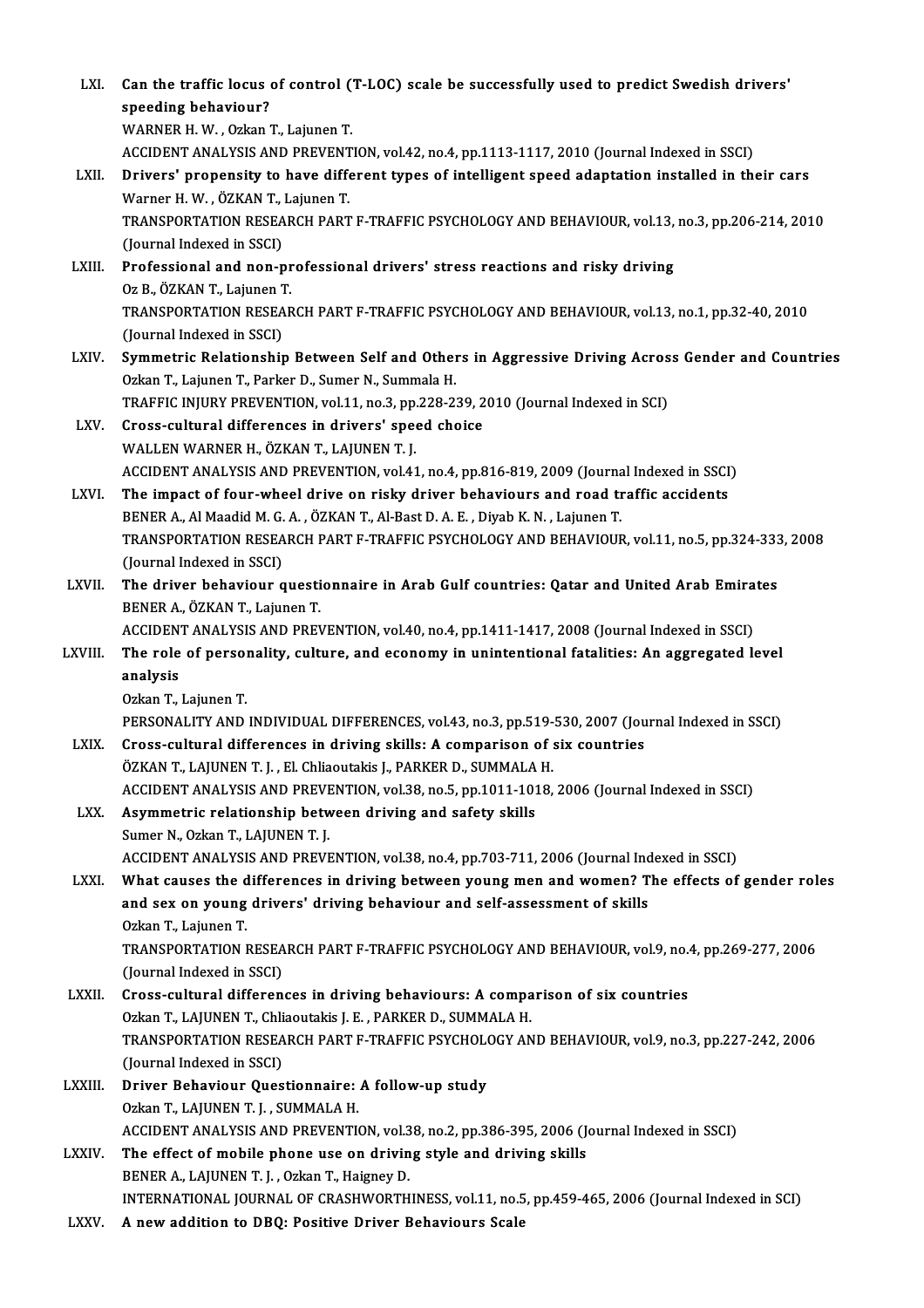Ozkan T., LAJUNEN T. J. Ozkan T., LAJUNEN T. J.<br>TRANSPORTATION RESEARCH PART F-TRAFFIC PSYCHOLOGY AND BEHAVIOUR, vol.8, pp.355-368, 2005 (Journal Ozkan T., LAJUNE<br>TRANSPORTATIC<br>Indexed in SSCI)<br>Multidimension

TRANSPORTATION RESEARCH PART F-TRAFFIC PSYCHOLOGY AND BEHAVIOUR, vol.8, pp.355-368, 2005 (Journa<br>Indexed in SSCI)<br>LXXVI. Multidimensional Traffic Locus of Control Scale (T-LOC): factor structure and relationship to risky<br>A Indexed<br>Multidir<br>driving<br>Ozkan T Multidimensional Tra<br>driving<br>Ozkan T., LAJUNEN T. J.<br>PERSONALITY AND INI driving<br>Ozkan T., LAJUNEN T. J.<br>PERSONALITY AND INDIVIDUAL DIFFERENCES, vol.38, no.3, pp.533-545, 2005 (Journal Indexed in SSCI)<br>Masculinity, fomininity, and the Bom Sox Bole Inventory in Turkey

Ozkan T., LAJUNEN T. J.<br>PERSONALITY AND INDIVIDUAL DIFFERENCES, vol.38, no.3, pp.533-545, 2transferences and the Bem Sex Role Inventory in Turkey<br>Ozkan T., LAJUNEN T. J. **PERSONALITY AND INI<br>Masculinity, feminini<br>Ozkan T., LAJUNEN T. J.<br>SEV POLES, vol 52, nn 1** 

SEX ROLES, vol.52, pp.103-110, 2005 (Journal Indexed in SSCI)

Ozkan T., LAJUNEN T. J.<br>SEX ROLES, vol.52, pp.103-110, 2005 (Journal Indexed in SSCI)<br>LXXVIII. Why are there sex differences in risky driving? The relationship between sex and gender-role on<br>aggregative driving traffic off SEX ROLES, vol.52, pp.103-110, 2005 (Journal Indexed in SSCI)<br>Why are there sex differences in risky driving? The relationship between sex and gender-ro<br>aggressive driving, traffic offences, and accident involvement among aggressive driving, traffic offences, and accident involvement among young Turkish drivers<br>Ozkan T., LAJUNEN T. J. aggressive driving, traffic offences, and accident involvement among yo<br>Ozkan T., LAJUNEN T. J.<br>AGGRESSIVE BEHAVIOR, vol.31, no.6, pp.547-558, 2005 (Journal Indexed in SCI)<br>The role of driver behavior, ckills, and personal

Ozkan T., LAJUNEN T. J.<br>AGGRESSIVE BEHAVIOR, vol.31, no.6, pp.547-558, 2005 (Journal Indexed in SCI)<br>LXXIX. The role of driver behavior, skills, and personality traits in traffic accidents<br>SUMER N. ÖZKAN T. AGGRESSIVE BEHAV<br>The role of driver<br>SÜMER N., ÖZKAN T.<br>Turk Beikeleii Dergie The role of driver behavior, skills, and personality traits in traffic accidents<br>SÜMER N., ÖZKAN T.<br>Turk Psikoloji Dergisi, vol.17, pp.1-25, 2002 (Journal Indexed in SSCI)

#### Articles Published in Other Journals

I. Traffic climate scale: Comparing samples from Turkey and Sweden Öztürk İ., Wallén Warner H., ÖZKAN T. Traffic climate scale: Comparing samples from Turkey and Sweden<br>Öztürk İ., Wallén Warner H., ÖZKAN T.<br>IATSS Research, vol.46, no.1, pp.130-137, 2022 (Refereed Journals of Other Institutions)<br>Boad users' evaluations and per II. Road users' evaluations and perceptions of road infrastructure, trip characteristics, and daily trip experiences across countries IATSS Research, vol.46, no.1, pp.1<br>Road users' evaluations and p<br>experiences across countries Road users' evaluations and perceptions of road infrastructure, trip characteristics, and daily trip<br>experiences across countries<br>Azık D., Solmazer G., Ersan Ö., Kaçan B., FINDIK G., Üzümcüoğlu Y., ÖZKAN T., Lajunen T., ÖZ experiences across countries<br>Azık D., Solmazer G., Ersan Ö., Kaçan B., FINDIK G., Üzümcüoğlu Y., ÖZKAN T., Lajunen T., ÖZ B., Pashkevich A., et<br>Transportation Research Interdisciplinary Perspectives, vol.11, 2021 (Refereed Transportation Research Interdisciplinary Perspectives, vol.11, 2021 (Refereed Journals of Other Institutions)<br>III. Understanding young drivers in Turkey: Time perspective, driving skills, and driver behaviors TekeşB.,ÖZDEMİRF.,ÖZKANT. Transportation Research Interdisciplinary Perspectives, vol.8, 2020 (Refereed Journals of Other Institutions) Tekeş B., ÖZDEMİR F., ÖZKAN T.<br>Transportation Research Interdisciplinary Perspectives, vol.8, 2020 (Refe<br>IV. A SHORT SCALE OF TRAFFIC CLIMATE ACROSS FIVE COUNTRIES ÜZÜMCÜOĞLU ZİHNİ Y., ERSAN Ö., KAÇAN B., SOLMAZER G., AZIK D., FINDIK G., ÖZKAN T., LAJUNEN T. J. , ÖZ B.,<br>Pashkevich A.. et al. A SHORT SCALE C<br>ÜZÜMCÜOĞLU ZİHN<br>Pashkevich A., et al.<br>Mustafa Kamal Üni Mustafa Kemal Üniversitesi Sosyal Bilimler Enstitüsü Dergisi, 2020 (Other Refereed National Journals) Pashkevich A., et al.<br>Mustafa Kemal Üniversitesi Sosyal Bilimler Enstitüsü Dergisi, 2020 (Other Refereed National Journals)<br>V. Deprivation, Identification, and Extreme Pro-Group Behaviors: The Political Environment in Mustafa Kemal Ünivers<br><mark>Deprivation, Identifi</mark><br>ÖZDEMİR F., ÖZKAN T.<br>PEACE AND CONELICT Deprivation, Identification, and Extreme Pro-Group Behaviors: The Political Environment in Turk<br>ÖZDEMİR F., ÖZKAN T.<br>PEACE AND CONFLICT-JOURNAL OF PEACE PSYCHOLOGY, vol.26, no.2, pp.224-226, 2020 (Journal Indexed in<br>ESCD

ÖZDEMİR F., ÖZKAN T.<br>PEACE AND CONFLICT-JOURNAL OF PEACE PSYCHOLOGY, vol.26, no.2, pp.224-226, 2020 (Journal Indexed in<br>ESCI) PEACE AND CONFLICT-JOURNAL OF PEACE PSYCHOLOGY, vol.26, no.2, pp.224-226, 2020 (Journal :<br>ESCI)<br>VI. Trafik Ortamında Cinsiyet Rollerinin Sürücü Davranışları ve Sürüş Becerileriyle İlişkisi<br>Östürk İ. Endik C. Öskən T

ESCI)<br>Trafik Ortamında Cinsiye<br>Öztürk İ., Fındık G., Özkan T.<br>Trafik ve Hlasım Arastırmak

Öztürk İ., Fındık G., Özkan T.<br>Trafik ve Ulaşım Araştırmaları Dergisi, vol.2, no.2, pp.78-92, 2019 (National Refreed University Journal)

VII. Drivers' self-reported reasons of speeding: A Turkish driver sample from two cities Bıçaksız P., Doğruyol B., Erdost B., Hoe C., Gupta S., Lajunen T., ÖZKAN T. Drivers' self-reported reasons of speeding: A Turkish driver sample from two cities<br>Bıçaksız P., Doğruyol B., Erdost B., Hoe C., Gupta S., Lajunen T., ÖZKAN T.<br>Advances in Transportation Studies, vol.47, pp.125-136, 2019 ( Bıçaksız P., Doğruyol B., Erdost B., Hoe C., Gupta S., Lajunen T., ÖZKAN T.<br>Advances in Transportation Studies, vol.47, pp.125-136, 2019 (Refereed Journals of<br>VIII. Profesyonel Sürücülükte Sürücü Davranışlarına Yönelik Nit

## Advances in Transportation<br>Profesyonel Sürücülükte<br>YILMAZ Ş., ÖZ B., ÖZKAN T.<br>Trafik ve Ulasım Arastırmal Profesyonel Sürücülükte Sürücü Davranışlarına Yönelik Nitel Bir Çalışma<br>YILMAZ Ş., ÖZ B., ÖZKAN T.<br>Trafik ve Ulaşım Araştırmaları Dergisi, vol.1, pp.51-65, 2019 (Other Refereed National Journals)

YILMAZ Ş., ÖZ B., ÖZKAN T.<br>Trafik ve Ulaşım Araştırmaları Dergisi, vol.1, pp.51-65, 2019 (Other Refereed National Journals)<br>IX. İşlevsel ve İşlevsiz Dürtüselliğin Sürücülük Becerileriyle Farklılık Gösteren İlişkilerinin İn Trafik ve Ulaşım Araştı<br>İşlevsel ve İşlevsiz E<br>BIÇAKSIZ P., ÖZKAN T.<br>Türk Peikeleji Yarıları İşlevsel ve İşlevsiz Dürtüselliğin Sürücülük Becerileriyle Farklılık Gösteren İl:<br>BIÇAKSIZ P., ÖZKAN T.<br>Türk Psikoloji Yazıları, vol.21, no.42, pp.58-71, 2018 (Other Refereed National Journals)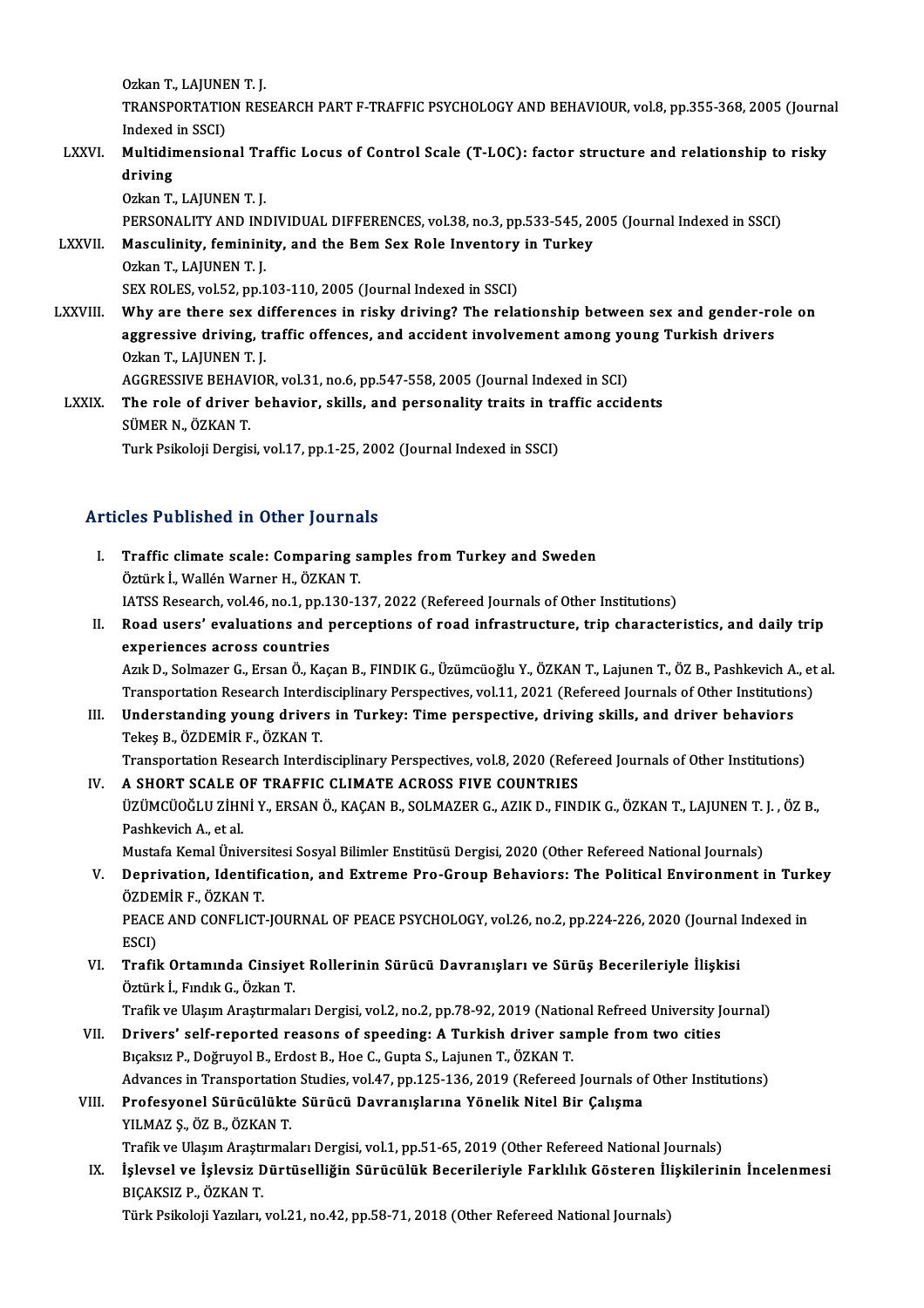|        | Genç Sürücülerde Sürücü Becerileri ve Sürücü Davranışları Arasındaki İlişki                                                             |
|--------|-----------------------------------------------------------------------------------------------------------------------------------------|
| X.     | Öztürk İ., Özkan T.                                                                                                                     |
|        | Trafik ve Ulaşım Araştırmaları Dergisi, vol.1, no.2, pp.1-15, 2018 (National Refreed University Journal)                                |
| XI.    | Sürücülerin Algısal Motor ve Güvenlik Becerilerinin İşitsel ve Görsel İkincil Görev Sırasında                                           |
|        | Sergilenen Şerit Koruma Performansındaki Rolü                                                                                           |
|        | ÖZBOZDAĞLI S., MISIRLISOY M., ÖZKAN T., ATALAY N. B.                                                                                    |
|        | Trafik ve Ulaşım Araştırmaları Dergisi, vol.1, pp.48-61, 2018 (Other Refereed National Journals)                                        |
| XII.   | COMMENTARY ON "THE MEANING MAINTENANCE MODEL: ON THE COHERENCE OF SOCIAL                                                                |
|        | MOTIVATIONS"("SOSYAL GÜDÜLEMELER BAĞLAMINDA ANLAMI SÜRDÜRME MODELİ" ÜZERİNE BİR                                                         |
|        | YORUMLAMA)                                                                                                                              |
|        | KÜÇÜKKÖMÜRLER S., ÖZKAN T.                                                                                                              |
|        | International Journal of Social Inquiry, vol.11, pp.183-201, 2018 (Refereed Journals of Other Institutions)                             |
| XIII.  | Sürücü Eğitmenlerinin İş Doyumu, İş Stresi, Tükenmişliği ve Kazaları: Sürücü Davranışlarının Aracı                                      |
|        | Rolü                                                                                                                                    |
|        | SOLMAZER G., ÖZ B., LAJUNEN T., ÖZKAN T.                                                                                                |
|        | Trafik ve Ulaşım Araştırmaları Dergisi, vol.1, pp.36-53, 2018 (Other Refereed National Journals)                                        |
| XIV.   | Türkiye Örnekleminde Yaşlı ve Genç Sürücüler için Öz-Düzenleyici Davranışların Taktiksel ve                                             |
|        | Stratejik Dağılımı                                                                                                                      |
|        | AZIK D., ÖZKAN T.                                                                                                                       |
|        | Trafik ve Ulaşım Araştırmaları Dergisi, vol.1, pp.14-35, 2018 (Other Refereed National Journals)                                        |
| XV.    | Profesyonel Sürücülerde Mesleki Stres ve Sapkın Sürücü Davranışları İlişkisinde Tükenmişlik                                             |
|        | Seviyesinin Aracı Rolü                                                                                                                  |
|        | FINDIK G., LAJUNEN T., ÖZKAN T.                                                                                                         |
|        | Trafik ve Ulaşım Araştırmaları Dergisi, vol.1, pp.1-13, 2018 (Other Refereed National Journals)                                         |
| XVI.   | Hospitalization costs and estimates of direct and indirect economic losses due to injury sustained in                                   |
|        | road traffic crashes: Results from a one-year cohort study in three European countries (The                                             |
|        | <b>REHABILAID project)</b>                                                                                                              |
|        | PAPADAKAKİ M., Stamouli M., Ferraro O. E., ORSİ C., OTTE D., TZAMALOUKA G., VONDERGEEST M., Lajunen T.,<br>ÖZKAN T., MORANDİ A., et al. |
|        | TRAUMA-ENGLAND, vol.19, no.4, pp.264-276, 2017 (Journal Indexed in ESCI)                                                                |
| XVII.  | Driver sleepiness, fatigue, careless behavior and risk of motor vehicle crash and injury: Population                                    |
|        | based case and control study                                                                                                            |
|        | Bener A., Yildirim E., ÖZKAN T., Lajunen T.                                                                                             |
|        | JOURNAL OF TRAFFIC AND TRANSPORTATION ENGINEERING-ENGLISH EDITION, vol.4, no.5, pp.496-502, 2017                                        |
|        | (Journal Indexed in ESCI)                                                                                                               |
| XVIII. | The Impact of Aggressive Behaviour, Sleeping, and Fatigue on Road Traffic Crashes as Comparison                                         |
|        | between Minibus/Van/Pick-up and Commercial Taxi Drivers                                                                                 |
|        | BENER A., LAJUNEN T., ÖZKAN T., YILDIRIM E., KHAİR S. J.                                                                                |
|        | Journal of Traffic and Transportation Engineering, vol.5, 2017 (Refereed Journals of Other Institutions)                                |
| XIX.   | The Driver Behaviour Questionnaire as an Accident Predictor in Cross-cultural Countries in Qatar                                        |
|        | and Turkey: Global Public Health Problem                                                                                                |
|        | BENER A., YILDIRIM E., BOLAT e., ÖZKAN T., LAJUNEN T. J.                                                                                |
|        | British Journal of Medicine and Medical Research, vol.15, pp.1-9, 2016 (Refereed Journals of Other Institutions)                        |
| XX.    | Düzenleme odağı ölçeği (DOÖ), sebat ve risk alma ölçeklerinin türkçe'ye uyarlanması ve doö'nün                                          |
|        | psikometrik açıdan değerlendirilmesi                                                                                                    |
|        | YALÇINDAĞ B., ÖZKAN T.                                                                                                                  |
|        | Türk Psikoloji Yazıları, vol.18, pp.49-68, 2015 (Other Refereed National Journals)                                                      |
| XXI.   | Gender and age differences in risk taking behaviour in road traffic crashes                                                             |
|        | Bener A., Dafeeah E., Verjee M., Yousafzai M., Al-Khatib H., Nema N., Mari S., Choi M., ÖZKAN T., Lajunen T.                            |
|        | Advances in Transportation Studies, no.31, pp.53-62, 2013 (Refereed Journals of Other Institutions)                                     |
| XXII.  | A cross "ethnical" comparison of the Driver Behaviour Questionnaire (DBQ) in an economically fast                                       |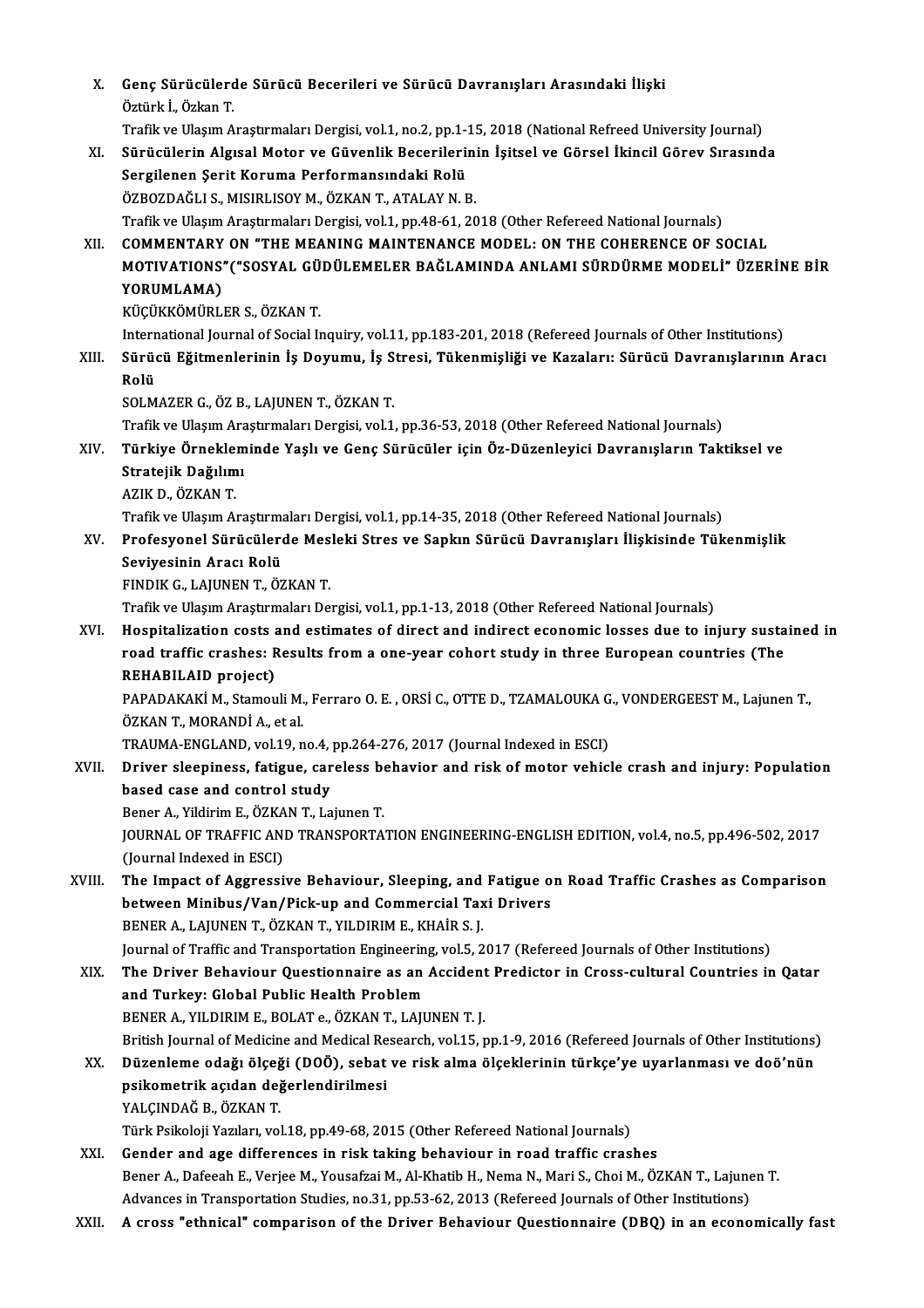|                                  | developing country.                                                                                         |
|----------------------------------|-------------------------------------------------------------------------------------------------------------|
|                                  | BENER A., VERJEE M., DAFEEAH E. E., YOUSAFZAİ M. T., MARİ S., HASSİB A., Al-Khatib H., CHOİ M. K., NEMA N., |
|                                  | Ozkan T, et al.                                                                                             |
|                                  | Global journal of health science, vol.5, no.4, pp.165-175, 2013 (Refereed Journals of Other Institutions)   |
| XXIII.                           | Yaya güvenliği: Çocuklarımız!                                                                               |
|                                  | ÇİÇEK b. e., ÇANKAL B., ÖZKAN T., RASANEN m., LAJUNEN T. J.                                                 |
|                                  | Trafik, vol.45, pp.12-18, 2012 (Other Refereed National Journals)                                           |
| XXIV.                            | Size meydan okuyorum!                                                                                       |
|                                  | ÖZKAN T                                                                                                     |
|                                  | Trafik, vol.43, pp.16-17, 2011 (Other Refereed National Journals)                                           |
| XXV.                             | Saldırgan sürücülük                                                                                         |
|                                  | ÖZKAN T                                                                                                     |
|                                  | Trafik, vol.40, pp.12-14, 2011 (Other Refereed National Journals)                                           |
| XXVI.                            | Trafikte ben ve diğerleri                                                                                   |
|                                  | ÖZKAN T.                                                                                                    |
|                                  | Trafik, vol.38, pp.24-29, 2010 (Other Refereed National Journals)                                           |
| XXVII.                           | Mobile phone use while driving: A major public health problem in an arabian society, state of Qatar-        |
|                                  | mobile phone use and the risk of motor vehicle crashes                                                      |
|                                  | BENER A., CRUNDALL D., Özkan T., Lajunen T.                                                                 |
|                                  | Journal of Public Health, vol.18, no.2, pp.123-129, 2010 (Journal Indexed in ESCI)                          |
| XXVIII.                          | Güvenlik kültürü ve iklimi                                                                                  |
|                                  | ÖZKAN T., LAJUNEN T. J.                                                                                     |
|                                  | PiVOLKA, vol.2, pp.3-5, 2004 (Other Refereed National Journals)                                             |
| XXIX.                            | Do symptoms of psychopathology predict a professional driver's involvement in traffic accidents?            |
|                                  | LAJUNEN T. J., SÜMER N., ÖZKAN T.                                                                           |
|                                  | Journal of Traffic Medicine, vol.29, pp.32-35, 2001 (Refereed Journals of Other Institutions)               |
| XXX.                             | Traffic güvenliği ve psikologların rolü: Gezi İzlenimleri                                                   |
|                                  | SÜMER N., LAJUNEN T. J., ÖZKAN T.                                                                           |
|                                  | Türk Psikoloji Bülteni, vol.7, pp.88-96, 2001 (Other Refereed National Journals)                            |
|                                  |                                                                                                             |
| <b>Books &amp; Book Chapters</b> |                                                                                                             |

| <b>Books &amp; Book Chapters</b> |                                                                                                          |
|----------------------------------|----------------------------------------------------------------------------------------------------------|
| L                                | Person and Environment: Traffic Culture                                                                  |
|                                  | ÖZKAN T., LAJUNEN T. J.                                                                                  |
|                                  | in: Handbook of Traffic Psychology, Porter Bryan E., Editor, Academic Press, pp.179-192, 2011            |
| II.                              | <b>Self-Report Instruments and Methods</b>                                                               |
|                                  | LAJUNEN T. J., ÖZKAN T.                                                                                  |
|                                  | in: Handbook of Traffic Psychology, Porter Bryan E., Editor, Academic Press, pp.43-59, 2011              |
| III.                             | Big Five Personality Traits as the Distal Predictors of Road Accident Involvement                        |
|                                  | SÜMER N., LAJUNEN T. J., ÖZKAN T.                                                                        |
|                                  | in: Traffic and transport psychology : theory and application : proceedings of the ICTTP 2004, Underwood |
|                                  | Cooffnou Editor Floorien nn 215, 227, 2005                                                               |

## SÜMER N., LAJUNEN T. J. , ÖZKAN T.<br>in: Traffic and transport psychology : theory<br>Geoffrey, Editor, Elsevier, pp.215-227, 2005<br>PLC EUVE PERSONAL ITV TRAITS AS TUE In: Traffic and transport psychology : theory and application : proceedings of the ICTTP 2004,<br>Geoffrey, Editor, Elsevier, pp.215-227, 2005<br>IV. BIG FIVE PERSONALITY TRAITS AS THE DISTAL PREDICTORS OF ROAD ACCIDENT<br>SUMER N.

## Geoffrey, Editor, Elsevier, pp.215-22<br>BIG FIVE PERSONALITY TRAITS<br>SÜMER N., LAJUNEN T. J. , ÖZKAN T.<br>in: Traffic and Transport Pavchalagu BIG FIVE PERSONALITY TRAITS AS THE DISTAL PREDICT(<br>SÜMER N., LAJUNEN T. J. , ÖZKAN T.<br>in: Traffic and Transport Psychology, , Editor, Elsevier Ltd., 2005

## m: Iramc and Transport Psychology, , Editor, Elsevier Ltd., 2005<br>Refereed Congress / Symposium Publications in Proceedings efereed Congress / Symposium Publications in Pro<br>I. Fighting or Dying for One's Political Party and Country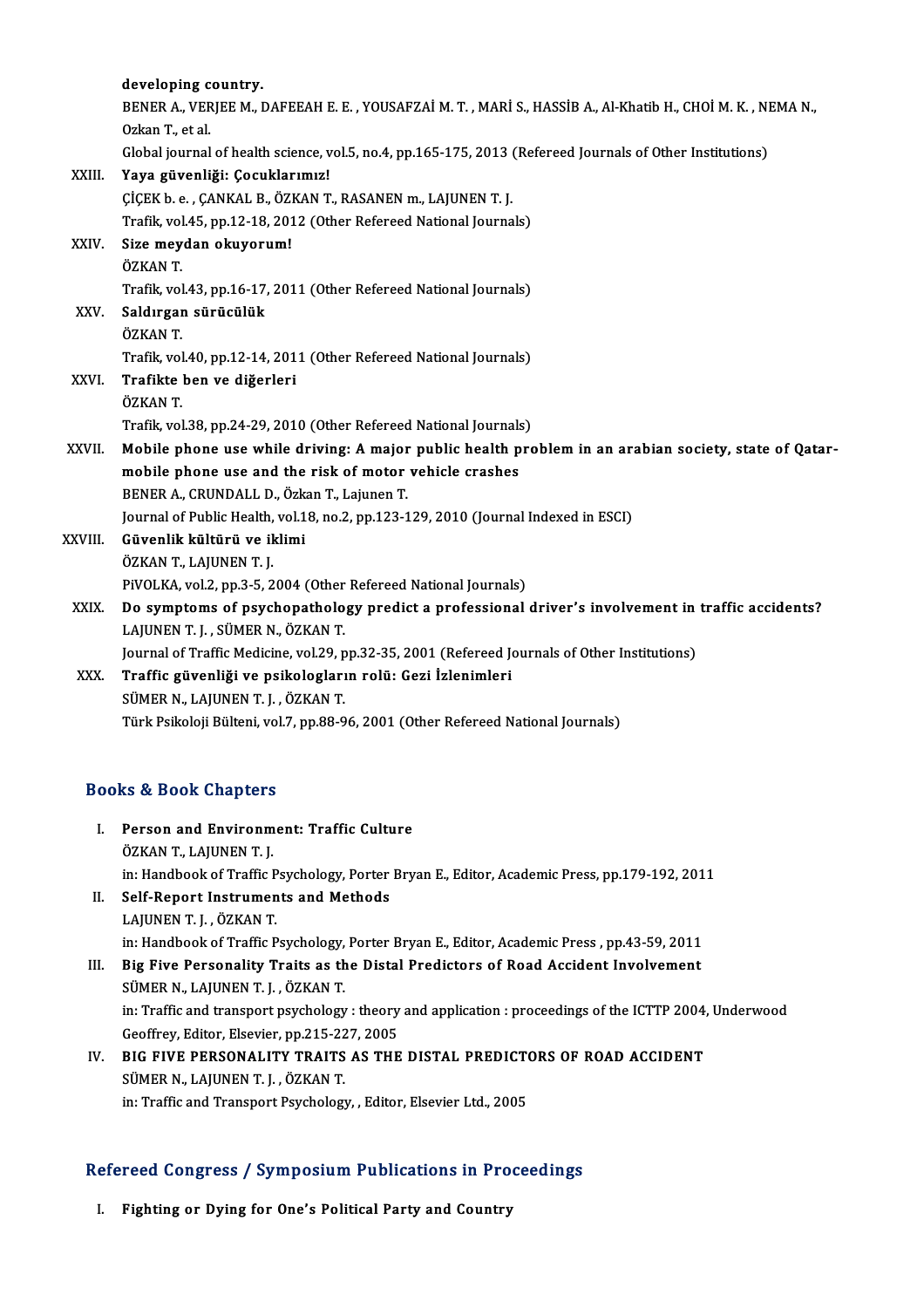ÖZDEMİRF.,ÖZKANT. ÖZDEMİR F., ÖZKAN T.<br>32nd International Congress of Psychology, 18 - 23 July 2021<br>EMNİVET KEMERÎ KULLANIYOR MUVUZ'uy? TÜRKİYE'u II. EMNİYET KEMERİ KULLANIYOR MUYUZ'xx? TÜRKİYE'xxDE VE İSTANBUL'xxDA EMNİYET KEMERİ<br>KULLANIM ORANLARI 32nd International Congr<br>EMNİYET KEMERİ KUL<br>KULLANIM ORANLARI<br>ÜZÜMCÜQĞI U ZUNİ V ÜZÜMCÜOĞLUZİHNİY.,BIÇAKSIZ P.,ÖZTÜRKİ.,ÖZKANT. l.UluslararasıSosyalBilimlerKongresi(CONGIST'xx19),Turkey,18 -20 September 2019 UZUMCUOĞLU ZIHNI Y., BIÇAKSIZ P., ÖZTÜRK İ., ÖZKAN T.<br>1. LUluslararası Sosyal Bilimler Kongresi(CONGIST'xx19), Turkey, 18 - 20 Septem<br>1. Driving Decisions of Young and Old Drivers - Driving Self-Regulation LUluslararası Sosy<br><mark>Driving Decision</mark><br>AZIK D., ÖZKAN T.<br>16. Arrupa Psikala AZIK D., ÖZKAN T.<br>16. Avrupa Psikoloji Kongresi (16th Europen Congress of Psychology), Moskva, Russia, 2 - 05 July 2019 AZIK D., ÖZKAN T.<br>16. Avrupa Psikoloji Kongresi (16th Europen Congress of Psychology), Moskva, Russia, 2<br>IV. ROOT CAUSE ANALYSIS OF AIR FRANCE FLIGHT 447 ACCIDENT (1 JUNE 2009) 16. Avrupa Psikoloji Kongresi (16th Eu<br>ROOT CAUSE ANALYSIS OF AIR FR<br>AZIK D., KAZEMİAFSHAR A., ÖZKAN T.<br>16. Avrupa Psikoloji Kongresi (16th Eu 16.AVRUPA IN THE REAR OF AIR FRANCE REART 1947 ACCIDENT (1 JUNE 2009)<br>16.Avrupa Psikoloji Kongresi (16th Europen Congress of Psychology), 2 - 05 July 2019<br>Analysis of Air Crash Assident: Boot Cause Anaylsis of IranAir Airl AZIK D., KAZEMİAFSHAR A., ÖZKAN T.<br>16. Avrupa Psikoloji Kongresi (16th Europen Congress of Psychology), 2 - 05 July 2019<br>1974- V. Analysis of Air Crash Accident: Root Cause Anaylsis of IranAir Airlines Flight 1974- IR-KAZEMİAFSHARA.,AZIKD.,ÖZKANT. Analysis of Air Crash Accident: Root Cause Anaylsis of IranAir Airlines Flight 1974- IR-277<br>KAZEMİAFSHAR A., AZIK D., ÖZKAN T.<br>16. Avrupa Psikoloji Kongresi (16th Europen Congress of Psychology), Moskva, Russia, 2 - 05 Jul VI. Coping Styles of Older Adults 16. Avrupa Psikoloji Kongresi (16th Europen Congress of Psychology), N<br>Coping Styles of Older Adults<br>DURAK M., ŞENOL DURAK E., DOĞAN A., Halisçelik A., Alpay F., ÖZKAN T.<br>Multisongress Carionton Carionton Turkey, 26, 27 An DURAK M., ŞENOL DURAK E., DOĞAN A., Halisçelik A., Alpay F., ÖZKAN T.<br>Multicongress Gaziantep, Gaziantep, Turkey, 26 - 27 April 2019 DURAK M., ŞENOL DURAK E., DOĞAN A., Halisçelik A., Alpay F., ÖZKAN T.<br>Multicongress Gaziantep, Gaziantep, Turkey, 26 - 27 April 2019<br>VII. Girişken ve Savunmacı Öz-Sunumun Belirleyicisi Olarak Hexaco Kişilik Özellikleri Multicongress Gaziantep, Gazia<br>Girişken ve Savunmacı Öz-S<br>DEMİR S., ÖZKAN T., DEMİR B.<br>20 Hlucal Baitoloji Kongresi T Girişken ve Savunmacı Öz-Sunumun Belirleyicisi Olarak<br>DEMİR S., ÖZKAN T., DEMİR B.<br>20. Ulusal Psikoloji Kongresi, Turkey, 15 - 17 November 2018<br>Kimlik ve Yeksunluki Ana Muhalafet Bartisi Desteksiler DEMİR S., ÖZKAN T., DEMİR B.<br>20. Ulusal Psikoloji Kongresi, Turkey, 15 - 17 November 2018<br>VIII. Kimlik ve Yoksunluk: Ana Muhalefet Partisi Destekçileri Örnekleminde Senaryolar Yardımıyla Aşırı<br>Crun Yanlısı Dayranısları 20. Ulusal Psikoloji Kongresi, Turkey, 15 - 17 November 2018<br>Kimlik ve Yoksunluk: Ana Muhalefet Partisi Destekçiler<br>Grup-Yanlısı Davranışları İnceleme<br>ÖZDEMİR F., ÖZKAN T. Kimlik ve Yoksunluk<br>Grup-Yanlısı Davran<br>ÖZDEMİR F., ÖZKAN T.<br>20 Ulucal Beikoleji Kon 20. Ulusal Psikoloji Kongresi, Ankara, Turkey, 15 - 17 November 2018 ÖZDEMİR F., ÖZKAN T.<br>20. Ulusal Psikoloji Kongresi, Ankara, Turkey, 15 - 17 Nove<br>IX. Yaya Davranışları Ölçeğinin Türkçe'ye Uyarlanması<br>DEMİR R. ÖZKAN T. DEMİR S 20. Ulusal Psikoloji Kongresi, A<br><mark>Yaya Davranışları Ölçeğinir</mark><br>DEMİR B., ÖZKAN T., DEMİR S.<br>20. Ulusal Psikoloji Kongresi T Yaya Davranışları Ölçeğinin Türkçe'ye Uyarlanması<br>DEMİR B., ÖZKAN T., DEMİR S.<br>20. Ulusal Psikoloji Kongresi, Turkey, 15 - 17 November 2018<br>Ginsiyat Polloni ve Sünüsülültte İnsan Foktörleri İlişkisi DEMİR B., ÖZKAN T., DEMİR S.<br>20. Ulusal Psikoloji Kongresi, Turkey, 15 - 17 November 2018<br>X. Cinsiyet Rolleri ve Sürücülükte İnsan Faktörleri İlişkisi<br>ÖZTÜPK İ. ENDIK G. ÖZKAN T. 20. Ulusal Psikoloji Kongresi, Tu<br>Cinsiyet Rolleri ve Sürücülül<br>ÖZTÜRK İ., FINDIK G., ÖZKAN T.<br>20. Ulusal Bsikoloji Kongresi Tu Cinsiyet Rolleri ve Sürücülükte İnsan Faktörleri İlişkisi<br>ÖZTÜRK İ., FINDIK G., ÖZKAN T.<br>20. Ulusal Psikoloji Kongresi, Turkey, 15 - 17 November 2018<br>Emniyat Komoni Türkiye, Üniyansite, Bolis ve Sivil Tonlı ÖZTÜRK İ., FINDIK G., ÖZKAN T.<br>20. Ulusal Psikoloji Kongresi, Turkey, 15 - 17 November 2018<br>XI. Emniyet Kemeri-Türkiye: Üniversite, Polis ve Sivil Toplum Örneği<br>ÖZKAN T 20. Ulusal<br>**Emniyet**<br>ÖZKAN T.<br>20. Ulusal Emniyet Kemeri-Türkiye: Üniversite, Polis ve Sivil Toplı<br>ÖZKAN T.<br>20. Ulusal Psikoloji Kongresi, Turkey, 15 - 17 November 2018<br>Trafikte Öz dürenlevisi Devrenyalar ve Sankın Sünüsü D ÖZKAN T.<br>20. Ulusal Psikoloji Kongresi, Turkey, 15 - 17 November 2018<br>XII. Trafikte Öz düzenleyici Davranışlar ve Sapkın Sürücü Davranışları<br>AZIK D. ÖZKAN T. 20. Ulusal Psikoloji<br>Trafikte Öz düze<br>AZIK D., ÖZKAN T.<br>20. Ulusal Psikoloji Trafikte Öz düzenleyici Davranışlar ve Sapkın Sürücü D<br>AZIK D., ÖZKAN T.<br>20. Ulusal Psikoloji Kongresi, Turkey, 15 - 17 November 2018<br>Atlantik Okvanusu Turist Heağı Karası Kök Noden Anali AZIK D., ÖZKAN T.<br>20. Ulusal Psikoloji Kongresi, Turkey, 15 - 17 November 2018<br>XIII. Atlantik Okyanusu Turist Uçağı Kazası Kök Neden Analiz Çalışması - Birgenair 301 Sefer Sayılı Uçuşu<br>AZIK D. ÖZER Ö. KAZEMİAESHAR A. Ö 20. Ulusal Psikoloji Kongresi, Turkey, 15 - 17 No.<br>Atlantik Okyanusu Turist Uçağı Kazası Kök<br>AZIK D., ÖZER Ö., KAZEMİAFSHAR A., ÖZKAN T.<br>20. Ulusal Bsikoloji Kongrest, Ankara, Turkey, 11 Atlantik Okyanusu Turist Uçağı Kazası Kök Neden Analiz Çalışı<br>AZIK D., ÖZER Ö., KAZEMİAFSHAR A., ÖZKAN T.<br>20. Ulusal Psikoloji Kongresİ, Ankara, Turkey, 15 - 17 November 2018<br>The effect of moral values en predisting ettitu AZIK D., ÖZER Ö., KAZEMİAFSHAR A., ÖZKAN T.<br>20. Ulusal Psikoloji Kongresİ, Ankara, Turkey, 15 - 17 November 2018<br>XIV. The effect of moral values on predicting attitudes towards different social groups.<br>XALCINDAČ B. ÖZK 20. Ulusal Psikoloji Kongresİ, Ankara,<br>The effect of moral values on pre<br>YALÇINDAĞ B., ÖZKAN T., ÇOYMAK A.<br>41st Annual Meeting of International i 41st Annual Meeting of International Society for Political Psychology (ISPP), San-Antonio, Northern Mariana YALÇINDAĞ B., ÖZKAN T., ÇOYMAK A. XV. ODTÜ Psikoloji Bölümü Güvenlik Araştırmaları Birimi: Trafik Psikolojisi Panel Oturumu Islands, 4 - 07 July 2018 ODTÜ Psikoloji Bölümü Güvenlik Araştırmaları Birimi: Trafik Psikolojisi Panel Oturumu<br>ÖZKAN T.<br>AYBÜ Psikoloji Kongresi: Deneyim Oluşturma ve Aktarımı-IV "Köprüleri Kurmak", Turkey, 25 - 27 April 2018<br>ODTII Psikoloji Bölümü ÖZKAN T.<br>AYBÜ Psikoloji Kongresi: Deneyim Oluşturma ve Aktarımı-IV "Köprüleri Kurmak", Turkey, 25 - 27 A<br>XVI. ODTU Psikoloji Bölümü Güvenlik Araştırmaları Birimi: Trafik Psikolojisi Panel Oturumu<br>ÖZKAN T. ÖZ B. DEMİR B AYBÜ Psikoloji Kongresi: Deneyim Oluşturma ve Aktarımı-IV "Kö<br>ODTU Psikoloji Bölümü Güvenlik Araştırmaları Birimi: Tr<br>ÖZKAN T., ÖZ B., DEMİR B., BIÇAKSIZ P., ÜZÜMCÜOĞLU ZİHNİ Y.<br>Ankara Yıldınım Payagıt Universitesi Beikole ODTU Psikoloji Boʻlumu Guvenlik Araştırmaları Birimi: Trafik Psikolojisi Panel Oturumu<br>ÖZKAN T., ÖZ B., DEMİR B., BIÇAKSIZ P., ÜZÜMCÜOĞLU ZİHNİ Y.<br>Ankara Yıldırım Beyazıt Universitesi Psikoloji Kongresi: Deneyim Oluşturma ÖZKA<br>Anka<br>2018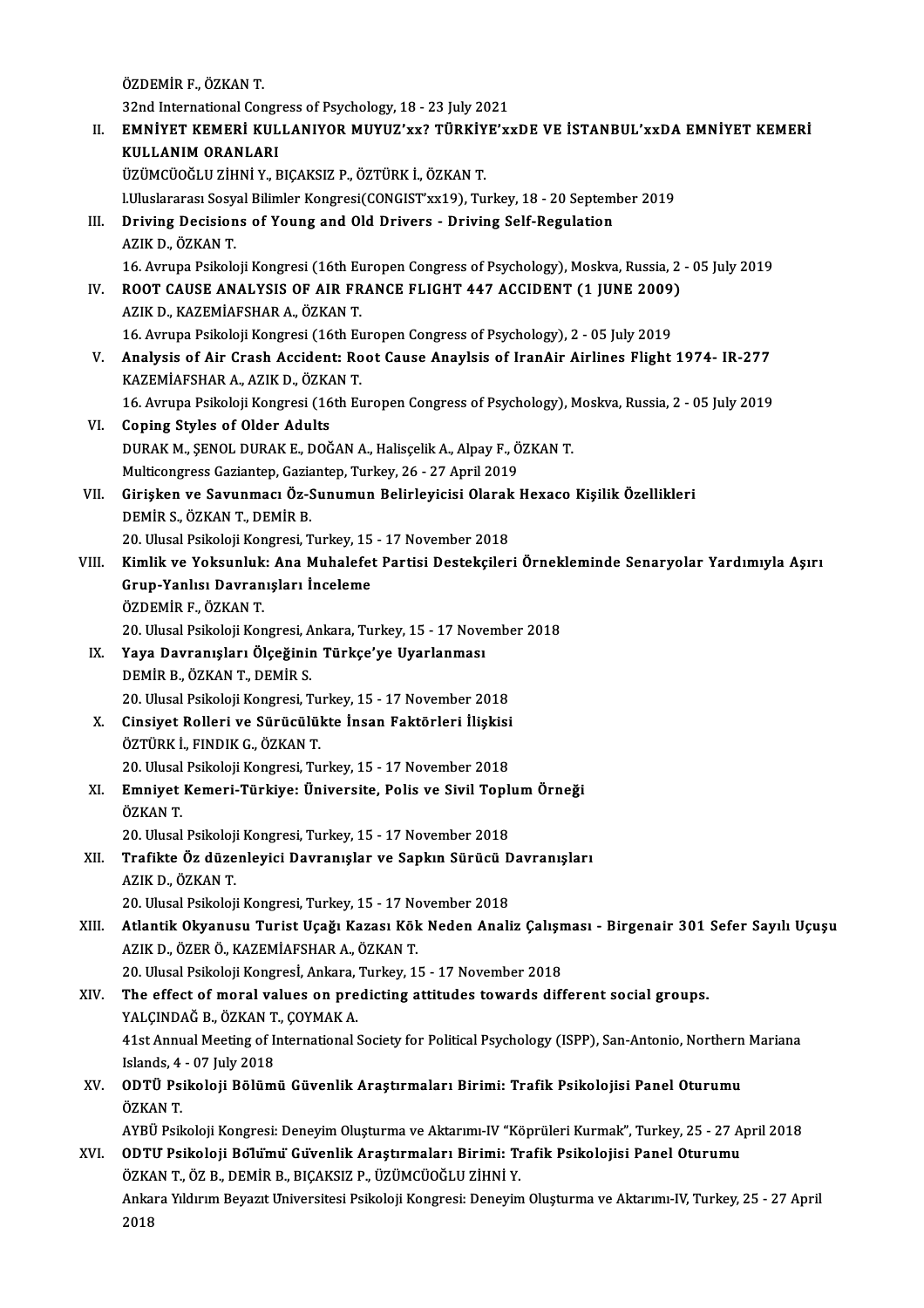| XVII.   | Employing advance instructional technologiesfor traffic Safety awareness and orientation                                                                                                    |
|---------|---------------------------------------------------------------------------------------------------------------------------------------------------------------------------------------------|
|         | ineducation sector and academics<br>ÖZKAN T.                                                                                                                                                |
|         | Fourth Traffic SafetyForum Expo, 11 - 13 December 2017                                                                                                                                      |
| XVIII.  | 70 Years of Self-Presentation Research                                                                                                                                                      |
|         | DEMIR S., DEMIR B., ÖZKAN T.                                                                                                                                                                |
|         | The Social Psychology Conference 2017, Helsinki, Finland, 18 November 2017, pp.52                                                                                                           |
| XIX.    | Using the meta-analytic path analysis to test the theory of planned behavior in speeding<br>DEMİR B., DEMİR S., ÖZKAN T.                                                                    |
|         | ISSID 2017 Conference of the International Society for the Study of Individual Differences, Varsova, Poland, 24 - 28<br>July 2017, pp.416416                                                |
| XX.     | The personal and the situational determinants of self-presentation: A review<br>DEMİR S., DEMİR B., ÖZKAN T.                                                                                |
|         | ISSID 2017 Conference of the International Society for the Study of Individual Differences, Varsova, Poland, 24 - 28<br>July 2017, pp.282                                                   |
| XXI.    | Social psychological predictors of pedestrian violations                                                                                                                                    |
|         | DEMİR B., ÖZKAN T.                                                                                                                                                                          |
|         | ISSID 2017: Conference of the International Society for Study of Individual Differences, Varsova, Poland, 24 - 28                                                                           |
|         | July 2017, pp 371                                                                                                                                                                           |
| XXII.   | PERCEIVED JOB (IN)SECURITY AMONG RESEARCH ASSISTANTS WORKING IN DIFFERENT POSITIONS<br>KÜÇÜKKÖMÜRLER S., YÜCE Ü., ÖZKAN T.                                                                  |
|         | European Congress of Psychology, Amsterdam, Netherlands, 11 - 14 July 2017                                                                                                                  |
| XXIII.  | The differences between moral evaluations on tobacco consumption and road traffic accidents<br>EYRENCİ A, TEKEŞ B, ÖZKAN T.                                                                 |
|         | 15th Europen Congress of Psychology, 11 - 14 July 2017                                                                                                                                      |
| XXIV.   | Traffic Safety Climate: Attitudes towards Traffic Safety of Lithuanian and Turkish Young Drivers<br>SEIBOKAITE L., ÖZKAN T., ZARDECKAITE-MATULAITIENE K., ENDRIULAITIENE A., MARKSAITYTE R. |
|         | 20th International Scientific Conference on Transport Means, Juodkrante, Lithuania, 5 - 07 October 2016, pp.513-                                                                            |
|         | 516                                                                                                                                                                                         |
| XXV     | Sürücü Öfkesi ile ilişkili bireysel ayrılıklar ve çıktı değişkenleri: Meta-analitik derleme<br>DEMIR B., DEMIR S., ÖZKAN T.                                                                 |
|         | 19. Ulusal Psikoloji Kongresi, Turkey, 5 - 07 September 2016                                                                                                                                |
| XXVI.   | İnsanlar ne zaman norma boyun eğer, ne zaman normdan sapar? Sürücü davranışları için mesaj                                                                                                  |
|         | yapısının incelenmesi                                                                                                                                                                       |
|         | DEMIR S., DEMIR B., ÖZKAN T.                                                                                                                                                                |
|         | 19. Ulusal Psikoloji Kongresi, Turkey, 5 - 07 September 2016                                                                                                                                |
| XXVII.  | Moral temellerin algılanışı ve zihinsel temsili.<br>YALÇINDAĞ B., ÖZKAN T.                                                                                                                  |
|         | 19. Ulusal Psikoloji Kongresi, Turkey, 5 - 07 September 2016                                                                                                                                |
| XXVIII. | Akademik kariyerin ilk basamağında algılanan iş güvencesi(zliği)                                                                                                                            |
|         | YALÇINDAĞ B., ÖZKAN T.<br>19. Ulusal Psikoloji Kongresi, Turkey, 5 - 07 September 2016                                                                                                      |
| XXIX.   | A CROSS GEOGRAPHICAL COMPARISON OF THE DRIVER BEHAVIOUR QUESTIONNAIRE (DBQ) FROM                                                                                                            |
|         | SELECTED COUNTRIES: A GLOBAL PUBLIC HEALTH PROBLEM                                                                                                                                          |
|         | BENER A., YILDIRIM E., BOLAT E., LAJUNEN T. J., ÖZKAN T.                                                                                                                                    |
|         | ICTTP 2016, 2 - 05 August 2016                                                                                                                                                              |
| XXX.    | ODTÜ - BAP KOORDİNATÖRLÜĞÜNÜN İŞ SAĞLIĞI VE GÜVENLİĞİ ALANINDAKİ PROJELERE VERDİĞİ                                                                                                          |
|         | <b>DESTEKLER</b>                                                                                                                                                                            |
|         | ÖZKAN T                                                                                                                                                                                     |
|         | İŞ SAĞLIĞI GÜVENLİĞİ KONFERANSI, 8 - 11 May 2016                                                                                                                                            |
| XXXI.   | Sürücü davranışları, becerileri ve kaza değerlendirmesinde atıf yanlılıkları ve stilleri                                                                                                    |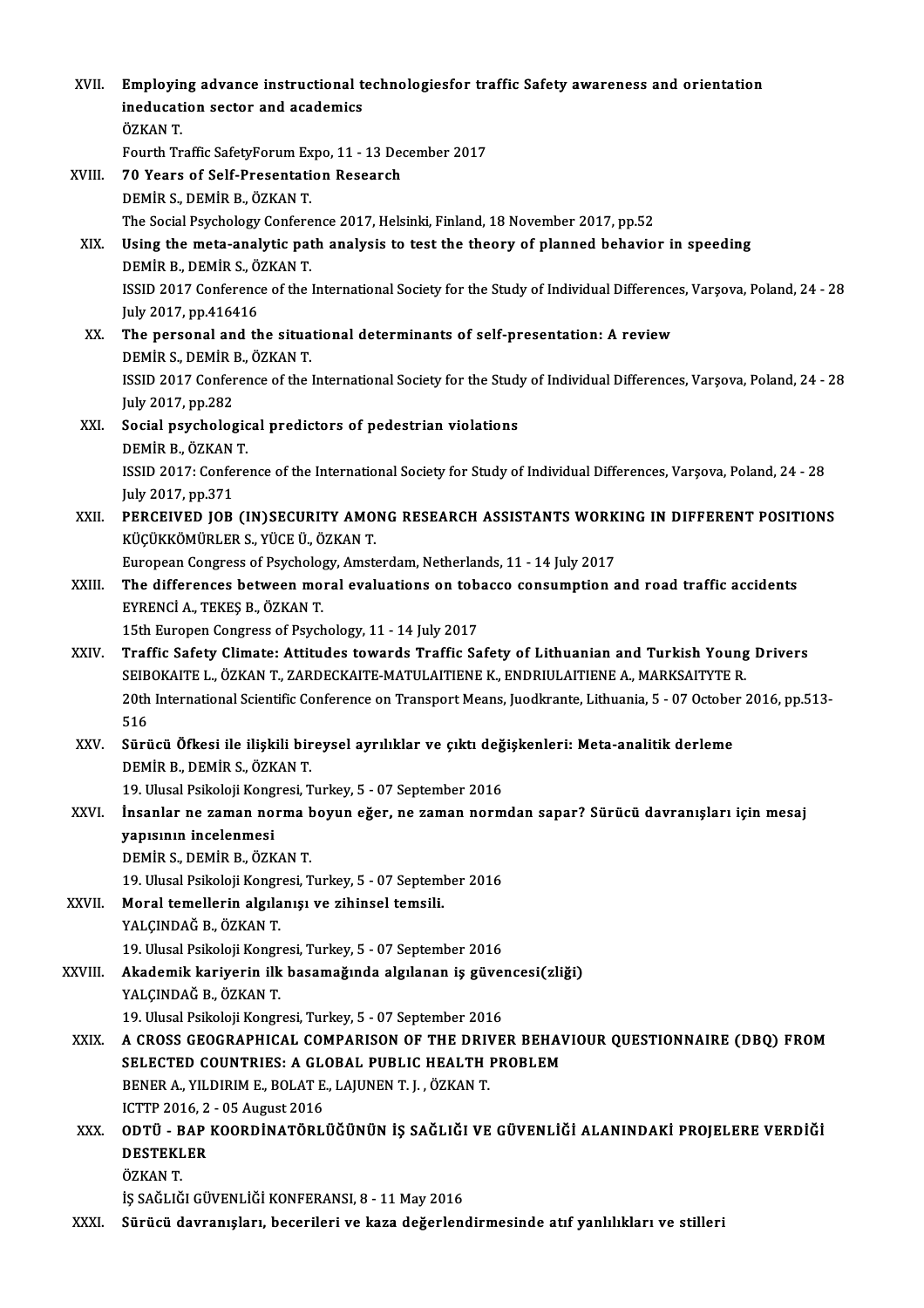FINDIKG.,ÖZBAYİ.,ÖZB.,LAJUNENT.,ÖZKANT.

FINDIK G., ÖZBAY İ., ÖZ B., LAJUNEN T., ÖZKAN T.<br>ROTRASA Sürdürülebilir Ulaşım İçin Yol ve Trafik Güvenliği Kongresi, 7 - 08 December 2015<br>AN INTECRATED ERAMEWORK FOR DRIVER EDUCATION AN EXAMBLE FOR YOUNG

FINDIK G., ÖZBAY İ., ÖZ B., LAJUNEN T., ÖZKAN T.<br>ROTRASA Sürdürülebilir Ulaşım İçin Yol ve Trafik Güvenliği Kongresi, 7 - 08 December 2015<br>XXXII. AN INTEGRATED FRAMEWORK FOR DRIVER EDUCATION AN EXAMPLE FOR YOUNG PEOPLE ROTRASA<br>**AN INTE**<br>ÖZKAN T.<br>Third For AN INTEGRATED FRAMEWORK FOR DRIVER EDUCATION AN EXAMPL<br>ÖZKAN T.<br>Third Forum of Traffic Safety: Youth & Traffic Safety, 23 - 25 November 2015<br>A literature review and recommendations for read man of rehabilita

ÖZKAN T.<br>Third Forum of Traffic Safety: Youth & Traffic Safety, 23 - 25 November 2015<br>XXXIII. A literature review and recommendations for road map of rehabilitaiton after a road traffic accident<br>ÖZKAN T Third Forum of Traffic Safety: Youth & Traffic Safety, 23 - 25 November 2015<br> **A literature review and recommendations for road map of rehabilitaiton after a** i<br>
ÖZKAN T.<br>
International Conference of Road Crashes,Trauma an A literature review and recommendations for road map of rehabilitaiton after a r<br>ÖZKAN T.<br>International Conference of Road Crashes,Trauma and Rehabilitation, 22 - 23 October 2015<br>Well being, boalth, and driver behaviours a

XXXIV. Well-being, health, and driver behaviours among elderly professional drivers FINDIKG.,LAJUNENT.,ÖZKANT.,ÖZB. Well-being, health, and driver behaviours among elderly professional drivers<br>FINDIK G., LAJUNEN T., ÖZKAN T., ÖZ B.<br>14th International Conference on Mobility and Transport for Elderly and Disabled People, 28 - 31 July 2015 FINDIK G., LAJUNEN T., ÖZKAN T., ÖZ B.<br>14th International Conference on Mobility and Transport for Elderly and Disabled People, 28 - 31 July 2015<br>XXXV. Psychological sequel of injury sustained in road traffic crashes: Init

14th International Confer<br>Psychological sequel<br>3 european countries<br>BABADAKAKI m. OPSI C Psychological sequel of injury sustained in road traffic crashes: Initial results from a cohort study<br>3 european countries<br>PAPADAKAKİ m., ORSİ C., OTTE D., MORANDİ A., TZAMALOUKA G., VON DERGEEST m., LAJUNEN T. J. , ÖZKAN

3 european countries<br>PAPADAKAKİ m., ORSİ C., OTTE D., M<br>ANİPSİTAKİ M., MARAGKAKİ P., et al.<br>14th European Constess of Pevebole PAPADAKAKİ m., ORSİ C., OTTE D., MORANDİ A., TZAMAL<br>ANİPSİTAKİ M., MARAGKAKİ P., et al.<br>14th European Congress of Psychology, 7 - 10 July 2015<br>What About Driver Instructors' Assidents, Driver I

- ANIPSITAKI M., MARAGKAKI P., et al.<br>14th European Congress of Psychology, 7 10 July 2015<br>XXXVI. What About Driver Instructors' Accidents, Driver Behaviors, and Attitudes?<br>1770MClOČI U ZIPNI V. LAUNEN T. ÖZ P. ÖZKAN T. 14th European Congress of Psychology, 7 - 10 July 20<br>What About Driver Instructors' Accidents, Driv<br>ÜZÜMCÜOĞLU ZİHNİ Y., LAJUNEN T., ÖZ B., ÖZKAN T.<br>The 14th European Congress of Psychology, 7 - 10 Jul What About Driver Instructors' Accidents, Driver Beh<br>ÜZÜMCÜOĞLU ZİHNİ Y., LAJUNEN T., ÖZ B., ÖZKAN T.<br>The 14th EuropeanCongress of Psychology, 7 - 10 July 2015<br>A STUDY OF CULTURAL DIMENSIONS RATE OF MARRI
- ÜZÜMCÜOĞLU ZİHNİ Y., LAJUNEN T., ÖZ B., ÖZKAN T.<br>The 14th EuropeanCongress of Psychology, 7 10 July 2015<br>XXXVII. A STUDY OF CULTURAL DIMENSIONS RATE OF MARRIAGE DIVORCE COHABITATION AND PER CAPITA<br>INCOME AMONG NATION The 14th EuropeanCongress of Psychology, 7 - 10 July 2015<br>A STUDY OF CULTURAL DIMENSIONS RATE OF MARRI<br>INCOME AMONG NATIONS<br>KOCAK A., ÖZKAN T. A STUDY OF CULT<br>INCOME AMONG N<br>KOÇAK A., ÖZKAN T.<br>14th Euronean Cong **INCOME AMONG NATIONS<br>KOÇAK A., ÖZKAN T.<br>14th European Congress of Psychology, 7 - 10 July 2015<br>PURNOUT WORK STRESS JOR SATISEACTION AND.**

XXXVIII. BURNOUT WORK STRESS JOB SATISFACTION AND ACCIDENTS AMONG DRIVING INSTRUCTORS THE MEDIATING ROLE OF DRIVER BEHA VIORS 14th European Congress of Psychology, 7 - 10 Ju<br>BURNOUT WORK STRESS JOB SATISFACTION<br>MEDIATING ROLE OF DRIVER BEHA VIORS<br>SOLMAZER C LAUINEN T L ÔZ B ÔZKAN T MEDIATING ROLE OF DRIVER BEHA VIORS<br>SOLMAZER G., LAJUNEN T. J. , ÖZ B., ÖZKAN T.<br>14th European Congress of Psychology, 7 - 10 July 2015<br>Burnout, work stress, job satisfastion, and assiden

SOLMAZER G., LAJUNEN T. J., ÖZ B., ÖZKAN T.

## XXXIX. Burnout, work stress, job satisfaction, and accidents among driving instructors: The mediating role<br>of driver behaviors 14th European Congre<br>Burnout, work stres<br>of driver behaviors<br>SOLMAZER C. LAUNE

SOLMAZERG.,LAJUNENT.,ÖZB.,ÖZKANT.

The 14th EuropeanCongress of Psychology, 7 - 10 July 2015

SOLMAZER G., LAJUNEN T., ÖZ B., ÖZKAN T.<br>The 14th EuropeanCongress of Psychology, 7 - 10 July 2015<br>XL. COPING WITH THE DEATH ANXIETY BEHIND THE WHEELS DESIRABILITY OF CONTROL MODERATES<br>THE EFEECT OF MORTALITY SALIENCE ON S The 14th EuropeanCongress of Psychology, 7 - 10 July 2015<br>COPING WITH THE DEATH ANXIETY BEHIND THE WHI<br>THE EFFECT OF MORTALITY SALIENCE ON SPEEDING<br>ALBER S (27KAN T **COPING WITH TH<br>THE EFFECT OF M<br>ALPER S., ÖZKAN T.<br>14th Europeen Cong** THE EFFECT OF MORTALITY SALIENCE ON SPEEDI<br>ALPER S., ÖZKAN T.<br>14th European Congress of Psychology, 7 - 10 July 2015<br>WHAT AROUT DRIVER INSTRUCTORS ACCIDENTS I

ALPER S., ÖZKAN T.<br>14th European Congress of Psychology, 7 - 10 July 2015<br>XLI. WHAT ABOUT DRIVER INSTRUCTORS ACCIDENTS DRIVER BEHAVIORS AND ATTITUDES<br>ÜZÜMCÜOĞLU Y., LAJUNEN T. J. , ÖZ B., ÖZKAN T. 14th European Congress of Psychology, 7 - 10 Ju<br>WHAT ABOUT DRIVER INSTRUCTORS ACCIL<br>ÜZÜMCÜOĞLU Y., LAJUNEN T. J. , ÖZ B., ÖZKAN T.<br>14th European Congress of Beychology, 7 - 10 Ju WHAT ABOUT DRIVER INSTRUCTORS ACCIDENTS I<br>ÜZÜMCÜOĞLU Y., LAJUNEN T. J. , ÖZ B., ÖZKAN T.<br>14th European Congress of Psychology, 7 - 10 July 2015<br>Traffic culture The merge of vertical and herigents

XLII. Traffic culture The merge of vertical and horizontal models<br>ÖZKAN T. 14th Euro<br>Traffic cu<br>ÖZKAN T.<br>ICTIS 201 Traffic culture The merge o<br>ÖZKAN T.<br>ICTIS 2015, 25 - 28 June 2015<br>A Deviance Begulation Theo

ÖZKAN T.<br>ICTIS 2015, 25 - 28 June 2015<br>XLIII. A Deviance Regulation Theory Approach on the Compulsory Earthquake Insurance of Turkey<br>TERZU PAKAN T ICTIS 2015, 25 - 28<br>A Deviance Regul<br>TERZİ H., ÖZKAN T.<br>ACP (ACEPP 2015-2 A Deviance Regulation Theory App<br>TERZİ H., ÖZKAN T.<br>ACP/ACERP 2015, 26 - 30 March 2015<br>A habayiaral absoruation study of

- TERZİ H., ÖZKAN T.<br>ACP/ACERP 2015, 26 30 March 2015<br>XLIV. A behavioral observation study of Turkish drivers' and children's safety belt use<br>Porter B. E. Jaiuner T. ÖZKAN T. WÜJ K. E ACP/ACERP 2015, 26 - 30 March 2015<br>A behavioral observation study of Turki<br>Porter B. E. , Lajunen T., ÖZKAN T., WİLL K. E.<br>World Conference on Psychology, Councelling A behavioral observation study of Turkish drivers' and children's safety belt use<br>Porter B. E. , Lajunen T., ÖZKAN T., WİLL K. E.<br>World Conference on Psychology, Counselling and Guidance (WCPCG 2010), Antalya, Turkey, 22 -Porter B. E. , Lajunen<br>World Conference of<br>vol.5, pp.1607-1609<br>Organizational of World Conference on Psychology, Counselling and Guidance (WCPCG 2010), Antalya, Turkey, 22 - 25 April 2010,<br>vol.5, pp.1607-1609<br>XLV. Organizational safety culture driver behaviours and driving skills A study with professio
- vol.5, pp.1607-1609<br>XLV. Organizational safety culture driver behaviours and driving skills A study with professional drivers<br>ÖZ B., ÖZKAN T., LAJUNEN T.

The 11th European Congress of Psychology, Norway, 7 - 10 July 2009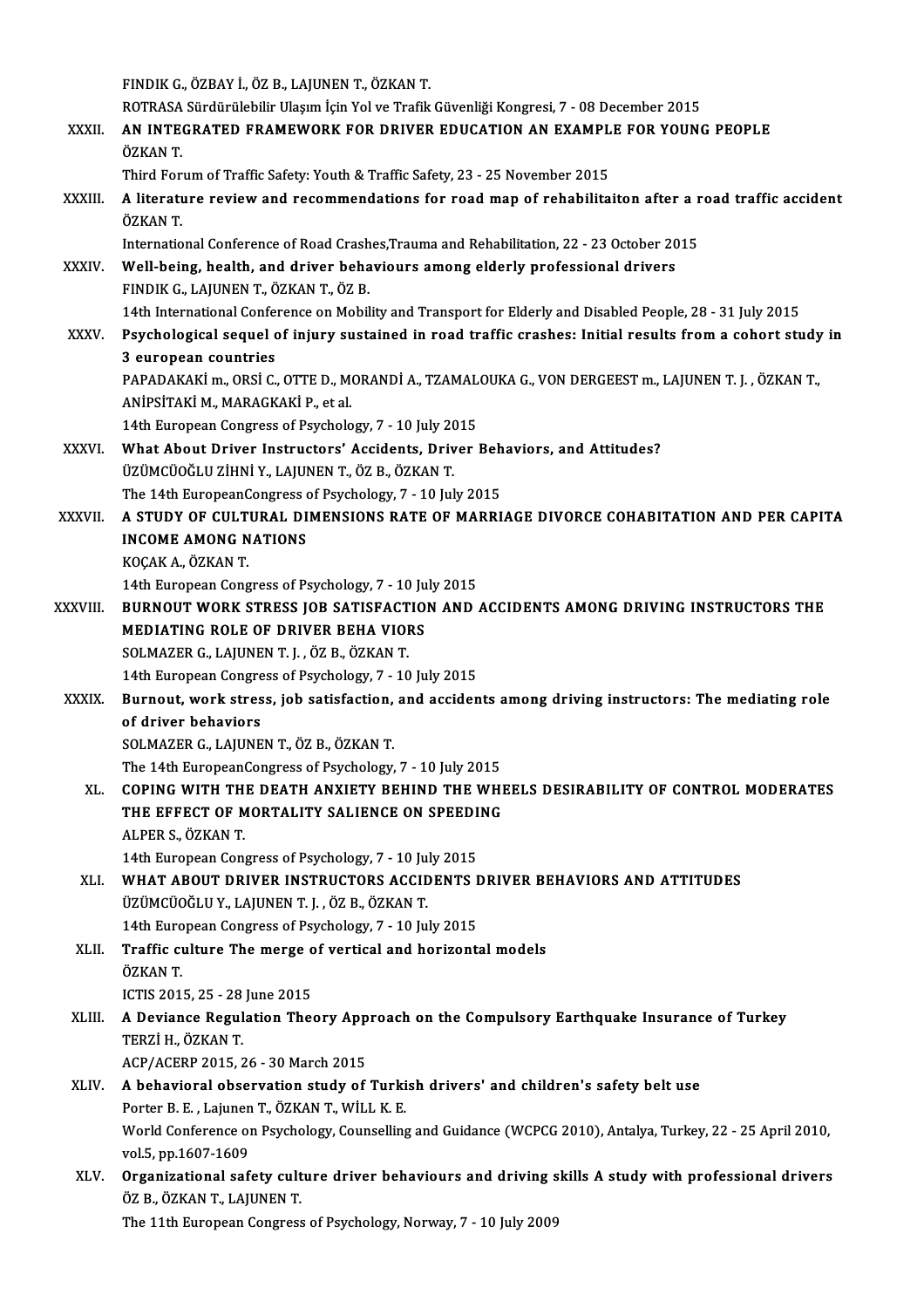| XLVI.   | A European Perspective of In-Depth Data Sampling on CognitiveAspects of Motorcycle Helmets<br>within COST 357                                                |
|---------|--------------------------------------------------------------------------------------------------------------------------------------------------------------|
|         | OTTE D., MİCHAEL J., CHLİAOUTAKİS J., GİLCHRİST m., LAJUNEN T. J., MORANDİ A., ÖZKAN T., PEREİRA J.,<br>STENDARDO A., TZAMALOUKA G.                          |
|         | 3th International Conference on Expert Symposium on Accident Research (ESAR), 5 - 06 September 2008                                                          |
| XLVII.  | Rider Behaviour Questionnaire                                                                                                                                |
|         | ÖZKAN T., LAJUNEN T. J., ÇİÇEK b. e., ÖZTEKİN C., YILDIRIM z.<br>4th International Conference on Traffic Transport Psychology, 31 August - 04 September 2008 |
| XLVIII. | Psychological models for motorcycle helmets usage                                                                                                            |
|         | ÖZKAN T., LAJUNEN T. J., ÇİÇEK b. e., ÖZTEKİN C., YILDIRIM z.                                                                                                |
|         | 4th International Conference on Traffic Transport Psychology, 31 August - 04 September 2008                                                                  |
| XLIX.   | Differences between different driver groups in self-evaluated perceptual-motor and safety skills<br>ÖZ B, ÖZKAN T, LAJUNEN T.                                |
|         | The 4th International Conference on Traffic and Transport Psychology, 31 August - 04 September 2008                                                          |
| L.      | An assessment framework for understanding Transportation safety Culture<br>ÖZKAN T., PARKER D., LAWRİE M., LAJUNEN T. J.                                     |
|         | 4th International Conference on Traffic Transport Psychology, 31 August - 04 September 2008                                                                  |
| LI.     | Differences between professional driver groups in self-evaluated perceptual-motor and safety skills<br>ÖZ B., ÖZKAN T., LAJUNEN T. J.                        |
|         | 4th International Conference on Traffic Transport Psychology, 31 August - 04 September 2008                                                                  |
| LII.    | Aggressive and ordinary violations in Southern and Northern/Western Europe and Middle                                                                        |
|         | Eastern/Arab Gulf countries                                                                                                                                  |
|         | ÖZKAN T., BENER A., LAJUNEN T. J.                                                                                                                            |
|         | 4th International Conference on Traffic Transport Psychology, 31 August - 04 September 2008                                                                  |
| LIII.   | Child pedestrian safety around elementary schools: An intervention study<br>ÇİÇEK b. e., LAJUNEN T. J., ÖZKAN T., RASANEN m., ÇANKAL B.                      |
|         | 4th International Conference on Traffic Transport Psychology, 31 August - 04 September 2008                                                                  |
| LIV.    | Differences between different driver groups' stress reactions in traffic settings                                                                            |
|         | ÖZ B., ÖZKAN T., LAJUNEN T. J.                                                                                                                               |
|         | 10th European Congress of Psychology, 3 - 06 July 2007                                                                                                       |
| LV.     | Differences between different driver groups' risky traffic behaviours and stress reactions in traffic                                                        |
|         | settings                                                                                                                                                     |
|         | ÖZ B., ÖZKAN T., LAJUNEN T.                                                                                                                                  |
|         | The 10th European Congress of Psychology, 3 - 06 July 2007                                                                                                   |
| LVI.    | Driver skilss in four countries: Finland, Greece, Sweden, and Turkey                                                                                         |
|         | ÖZKAN T., LAJUNEN T. J. , WARNER H. W. , TZAMALOUKA G.                                                                                                       |
|         | 10th European Congress of Psychology, 3 - 06 July 2007                                                                                                       |
| LVII.   | Child pedestrain safety around Elementary Schools: an intervention study<br>BENER A., çankal b., LAJUNEN T. J., ÖZKAN T., rasanen m.                         |
|         | 10th European Congress of Psychology, 3 - 06 July 2007                                                                                                       |
| LVIII.  | The relationship between gender role and abuse of women in Greece                                                                                            |
|         | TZAMALOUKA G., ÖZKAN T., SMİTH J., GALATİ G., KOSMATOPOULOU G., EL. CHLİAOUTAKİS J.                                                                          |
|         | 10th European Congress of Psychology, 3 - 06 July 2007                                                                                                       |
| LIX.    | Driving skills and professional driver groups                                                                                                                |
|         | YILDIRIM z., ÖZKAN T., LAJUNEN T. J.                                                                                                                         |
|         | 10th European Congress of Psychology, 3 - 06 July 2007                                                                                                       |
| LX.     | Traffic Climates and Driver Behaviours in four countries: Finland, Greece, Sweden, and Turkey                                                                |
|         | ÖZKAN T., LAJUNEN T. J. , WARNER H. W. , TZAMALOUKA G.                                                                                                       |
|         | 26th International Congress of Applied Psychology, 16 - 21 July 2006                                                                                         |
| LXI.    | Organizational culture and driver behaviors: A study with professional drivers<br>ÖZ B., ÖZKAN T., LAJUNEN T. J.                                             |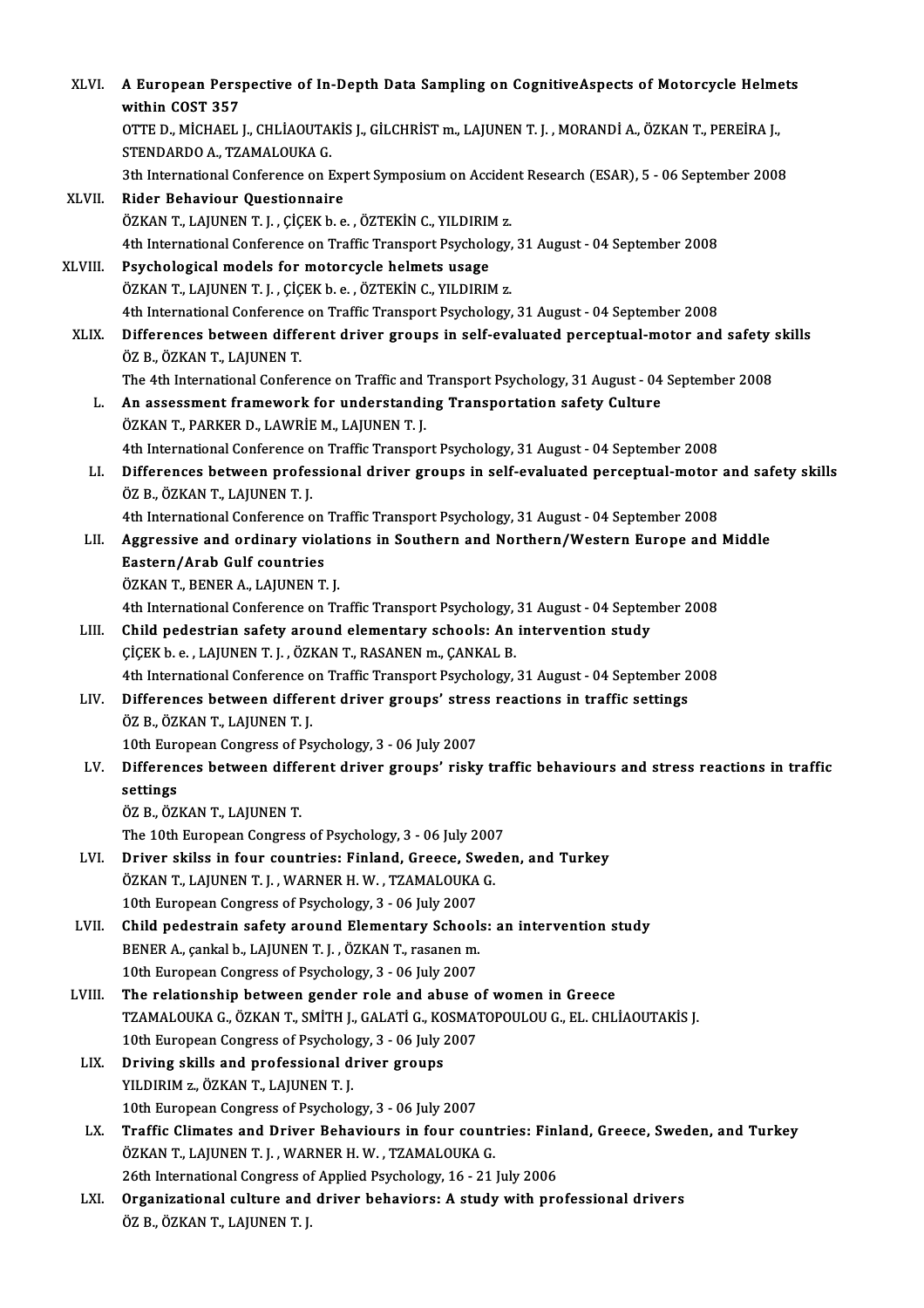|                | 26th International Congress of Applied Psychology, 16 - 21 July 2006                                                                                                |
|----------------|---------------------------------------------------------------------------------------------------------------------------------------------------------------------|
| LXII.          | The role of self-report measures in guiding/supplementing field research, evaluation, and behavior                                                                  |
|                | change interventions                                                                                                                                                |
|                | ÖZKAN T.                                                                                                                                                            |
|                | 26th International Congress of Applied Psychology, 16 - 21 July 2006                                                                                                |
| LXIII.         | Organizational culture and driver behaviours. A study with professional drivers                                                                                     |
|                | ÖZ B., ÖZKAN T., LAJUNEN T.                                                                                                                                         |
|                | 26th International Congress of Applied Psychology, 16 - 21 July 2006                                                                                                |
| LXIV.          | Kurum kültürü ve sürücü davranışları                                                                                                                                |
|                | ÖZ B., ÖZKAN T., LAJUNEN T.                                                                                                                                         |
| LXV.           | Trafik ve Yol Güvenliği III. Ulusal Kongresi, 17 - 19 May 2006<br>Traffic Locus of Control, Driving Skills, and Attitudes towards In-vehicle Technologies (Isa Acc) |
|                | ÖZKAN T., LAJUNEN T. J., KAİSTİNEN j.                                                                                                                               |
|                | 18th International Co-operation on Theories and Concepts in Traffic Safety (ICTCT), 5 - 06 October 2005                                                             |
| LXVI.          | The Content of Traffic Course in Primary School                                                                                                                     |
|                | ÖZKAN T., LAJUNEN T. J.                                                                                                                                             |
|                | European Conference on Educational Research (ECER 2004), 22 - 25 September 2004                                                                                     |
| LXVII.         | Turkish Driver Behaviour Questionnaire (T-DBQ).                                                                                                                     |
|                | LAJUNEN T. J., SÜMER N., ÖZKAN T.                                                                                                                                   |
|                | 3rd International Conference on Traffic Transport Psychology, 5 - 09 September 2004                                                                                 |
| LXVIII.        | Traffic climate, driver behaviour, and traffic accidents.                                                                                                           |
|                | ÖZKAN T., LAJUNEN T. J., SUMMALA H.                                                                                                                                 |
|                | 3rd International Conference on Traffic Transport Psychology, 5 - 09 September 2004                                                                                 |
| LXIX.          | Do Turks drive as they live? Relationships between lifestyle and risky driving                                                                                      |
|                | LAJUNEN T J , ÖZKAN T                                                                                                                                               |
|                | 3rd International Conference on Traffic Transport Psychology, 5 - 09 September 2004<br>Driver Behaviour Questionnaire (DBQ): A follow-up study                      |
| LXX.           | ÖZKAN T., LAJUNEN T. J., SUMMALA H.                                                                                                                                 |
|                | 3rd International Conference on Traffic Transport Psychology, 5 - 09 September 2004                                                                                 |
| LXXI.          | Effects of life-style on risky driving and accident involvement among Finnish, Greek, Iranian and                                                                   |
|                | Turkish young drivers                                                                                                                                               |
|                | LAJUNEN T. J., EL. CHLİAOUTAKİS J., KOUKOULİ S., ÖZKAN T.                                                                                                           |
|                | 7th World Conference on mjury Prevention and Safety Promotion, 6 - 09 June 2004                                                                                     |
| <b>LXXII</b> . | Safety climate, driver behaviours and traffic accidents.                                                                                                            |
|                | ÖZKAN T., LAJUNEN T. J.                                                                                                                                             |
|                | 7th World Conference on mjury Prevention and Safety Promotion, 6 - 09 June 2004                                                                                     |
| LXXIII.        | Professional Driver Groups (Taxi, minibus-dolmus, heavy vehicles)                                                                                                   |
|                | ÖZKAN T., LAJUNEN T. J.                                                                                                                                             |
|                | 2nd International Traffic and Road Safety Congress, Turkey, 5 - 07 May 2004                                                                                         |
| <b>LXXIV</b>   | Attitudes, Driver Behaviours, and Traffic Accidents                                                                                                                 |
|                | ÖZKAN T., LAJUNEN T. J., SÜMER N.                                                                                                                                   |
|                | 2nd International Traffic and Road Safety Congress, Turkey, 5 - 07 May 2004<br>Terror Management Theory and Attitudes towards speeding                              |
| <b>LXXV</b>    | ŞİMŞEKOĞLU ö., ÖZKAN T., LAJUNEN T. J.                                                                                                                              |
|                | 2nd International Traffic and Road Safety Congress, Turkey, 5 - 07 May 2004                                                                                         |
| <b>LXXVI</b>   | Personality characteristics, coordination skills, driver behaviours and traffic accidents                                                                           |
|                | ÖZKAN T., SÜMER N., AYVAŞIK H. B., ER N.                                                                                                                            |
|                | 1st International Traffic and Road Safety Congress, Turkey, 8 - 10 May 2002                                                                                         |
| LXXVII.        | Role of Monotonous Attention in Traffic Violations, Errors, and Accidents                                                                                           |
|                | SÜMER N., AYVAŞIK H. B., ER N., ÖZKAN T.                                                                                                                            |
|                | Proceedings of the First International Driving Symposium on Human Factors in Driver Assessment, Training and                                                        |
|                |                                                                                                                                                                     |